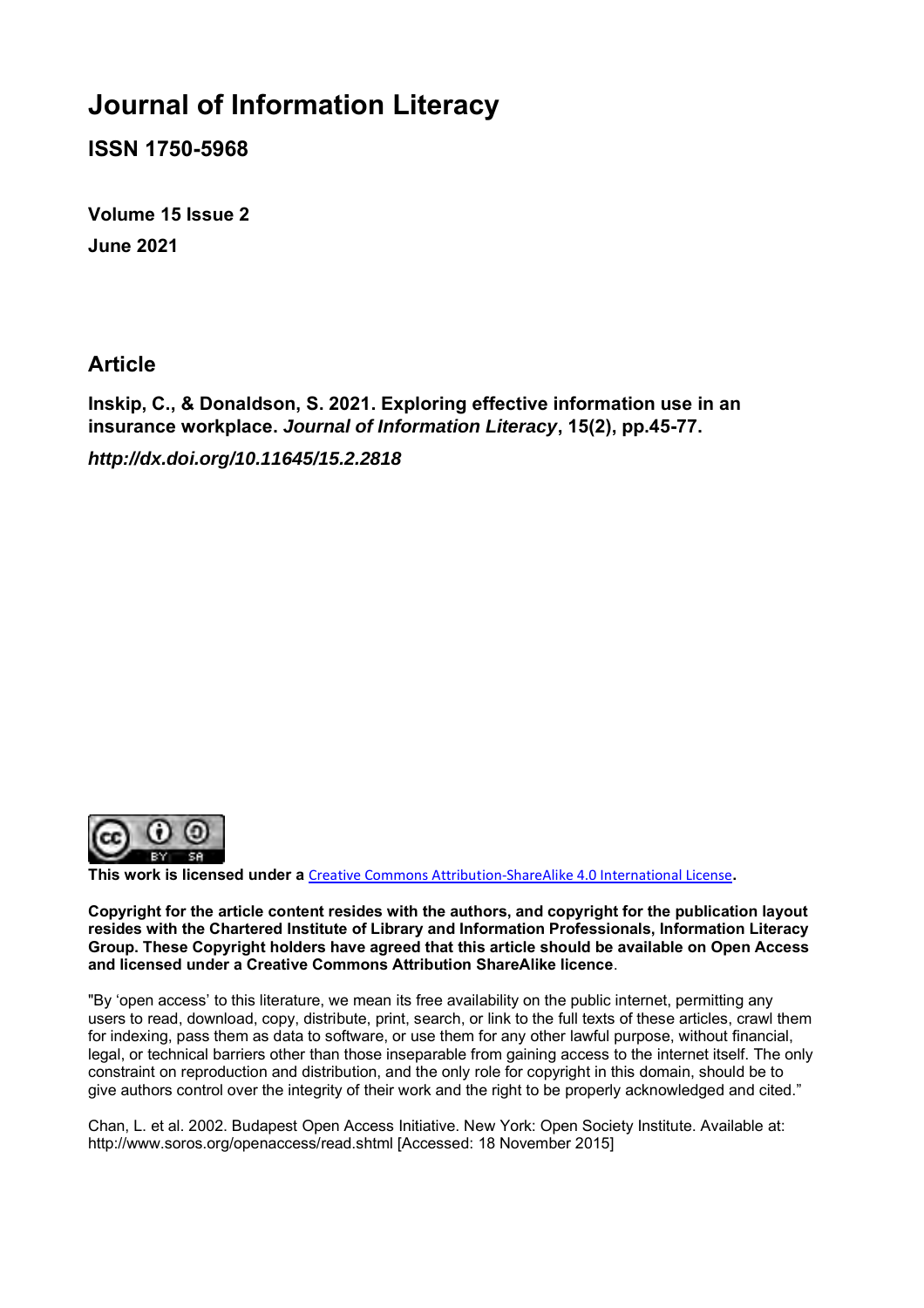# **Exploring effective information use in an insurance workplace**

**Charles Inskip, Associate Professor, Department of Information Studies, University College London. Email: [c.inskip@ucl.ac.uk](mailto:c.inskip@ucl.ac.uk) ORCID: [0000-0002-4518-8794](https://orcid.org/0000-0002-4518-8794)**

**Sophia Donaldson, Senior Careers Consultant, University College London. Email: [sophia.donaldson@ucl.ac.uk](mailto:sophia.donaldson@ucl.ac.uk)**

# **Abstract**

As employability has become a more visible graduate attribute, it is becoming recognised that a better understanding of information practices in work may enable a smoother transition from university to employment. This paper discusses the current state of workplace information literacy and presents the findings of research into staff experiences of information use in a City insurance firm. A framework previously developed out of phenomenographic research into nursing is employed to draw parallels and highlight differences between insurance workplace and university student terminology. Context-specific hierarchical statements using the language of the participants are developed from coded interview texts. These statements, which are drawn together in illustrative personae, provide a rich and detailed view of the participants' experience of effective information use. It is suggested that a better understanding of language use in communities of practice would facilitate transition both between and within the communities.

## **Keywords**

information literacy; insurance; graduate employability; UK; workplace

# **1. Introduction**

Information literacy (IL), a 'basic human right in a digital world' (Garner, 2005), is a challenging concept, with multiple definitions and conceptions. For some, the focus is on skills associated with finding, evaluating, using and creating information, while for others, it is more related to contextualised practices and experiences of information, or what could be called 'effective information use' (O'Farrill, 2010). Although the term was conceived in an employment context and originated within a discussion in the information industry (Zurkowski, 1974), the concept and practice of IL has predominantly been championed within libraries in Higher Education (HE). Within HE, it is considered a key element of learning, while in the wider workplace, it is more related to how employees contribute towards meeting the objectives of the organisation (Lundh et al., 2013). Outside the education system, and outside librarianship, the term itself is still rarely used in texts relating to skills, competences and attributes across sectors and levels, although small pockets of awareness of IL have been visible (Lloyd, 2006). In recent years there have been rapid developments in the literature demonstrating a sea change in awareness of the role of IL in the workplace (Goldstein, 2014, Inskip, 2014, Wiley, 2014, Williams et al., 2014, Molopyane and Fourie 2015, Forster 2017, Malafi, Liu et al. 2017, Binsfeld 2019, Forster 2019, Lockerbie and Williams 2019, Ahmad, Widén et al. 2020). These authors and others have recognised that workers engage constantly with information in many forms in their duties, and it is this engagement which enables them to make a contribution to the bottom line or help meet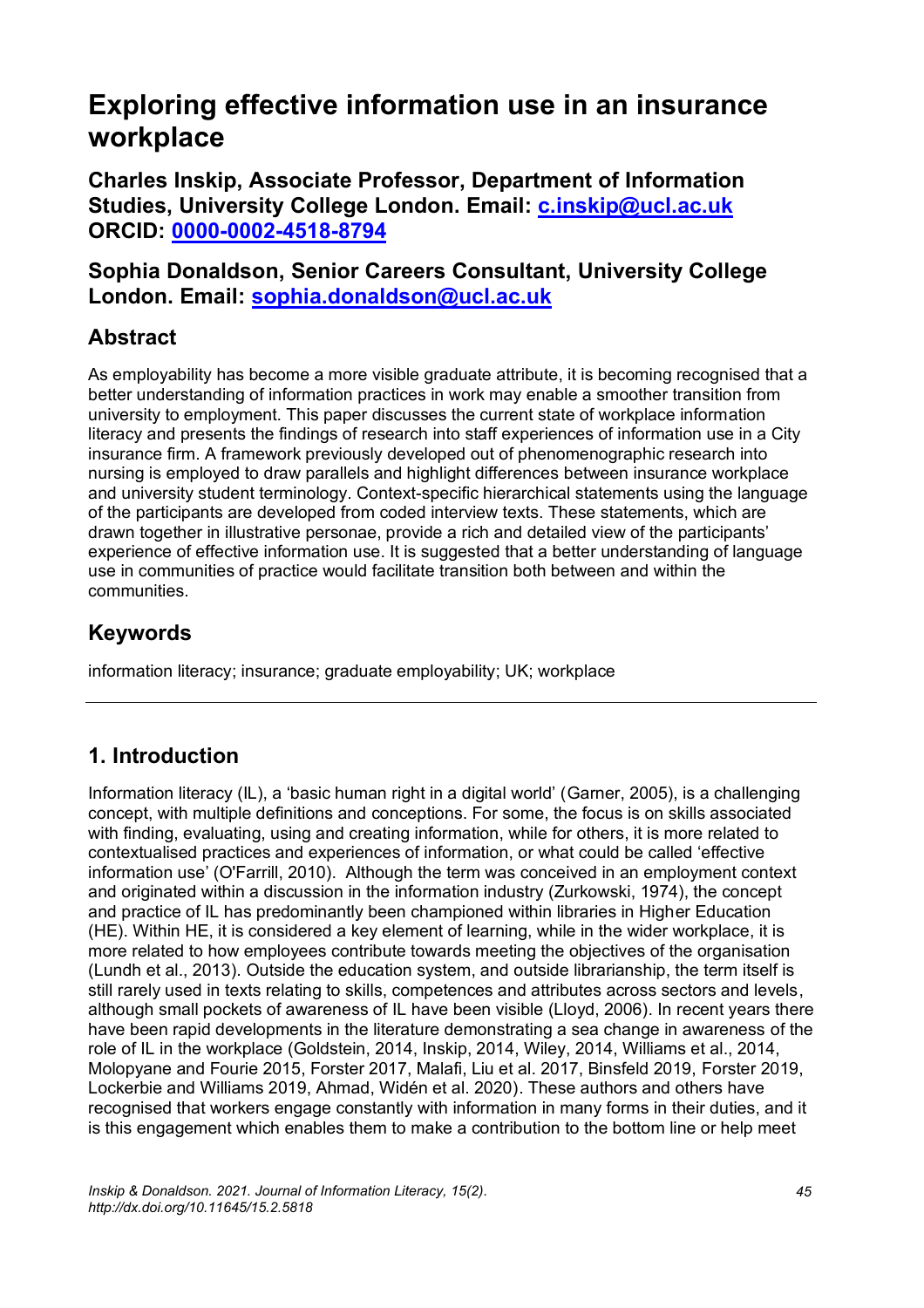other objectives of their employment. If IL, which is well-developed in a university setting, was more visibly transferable to the workplace then this could improve graduate employability.

This research aims to explore the spoken experience of effective information use in a community of interest – an insurance workplace setting – and to compare that with the experience of nurses and of students through the application of a theoretical framework. The research questions were:

RQ1: how do people working in insurance articulate their experiences of effective information use?

RQ2: how do students planning to work in financial services articulate these experiences?

RQ3: are there unique terms used by each community which can help to identify any differences between these experiences?

RQ4: are there similarities between the experiences of effective information use between these professions and/or communities of interest?

Adopting the social constructionist belief that language creates reality (Burr, 2003; Andrews, 2012), this research is a qualitative study aiming to understand aspects of IL through the mapping of data onto a pre-existing framework developed through phenomenographic research (Forster, 2015). As such, it sets out to explore the spoken experience of effective information use in two communities of interest – in an insurance workplace setting and in a university – and to compare the experience of insurance workers with that of students and of nurses through the application of a theoretical framework, developed by Forster (2015). Deeper insight into language use has the potential to support human resources staff and careers consultants in identifying and evaluating the levels of IL of their clients and colleagues and contribute to jobhunting and self-development. Accordingly, the focus in the research is on the language used by the participants, as, in social constructionism, '…discourse and dialogue [are] the essential elements in people describing and producing their experiences' (Holland, 2006). Forster's framework (2015) identifies seven approaches to information use, and six information personae derived from his research into the experience of IL in the nursing profession. It is suggested that, although the terminology may vary between the differing contexts (insurance work, university students, nursing), the overall concepts and experiences may be comparable.

### **2. Literature review**

While IL, 'the ability to think critically and make balanced judgements about any information we find and use' (Secker, 2018), has historically been university library-centred, it has expanded in scope to include communities of practice and wider society, where 'information landscapes' reflect an individual's context and experience (Lloyd, 2006). This paper draws from the wider view and considers IL to be a relational socio-cultural practice which contributes towards lifelong learning within communities of interest (Lloyd, 2012). The term 'practice' is used here, rather than 'behaviour' to distinguish between the cognitive emphasis in information behaviour research (examining external observable behaviours to draw inferences on internal unobservable forces such as needs and motives) and information practice research (an alternative to the dominant concept which is based on the belief that practices are social rather than individual) (Bates, 2010; Savolainen, 2007). Information practice, by its nature, reflects the context in which it sits. Meaning is negotiated, and routines and social rules within a community are influenced not only by the abilities, needs and motives of the individual, but also by the surrounding social and cultural factors (Talja et al., 2005; Tuominen et al., 2005). These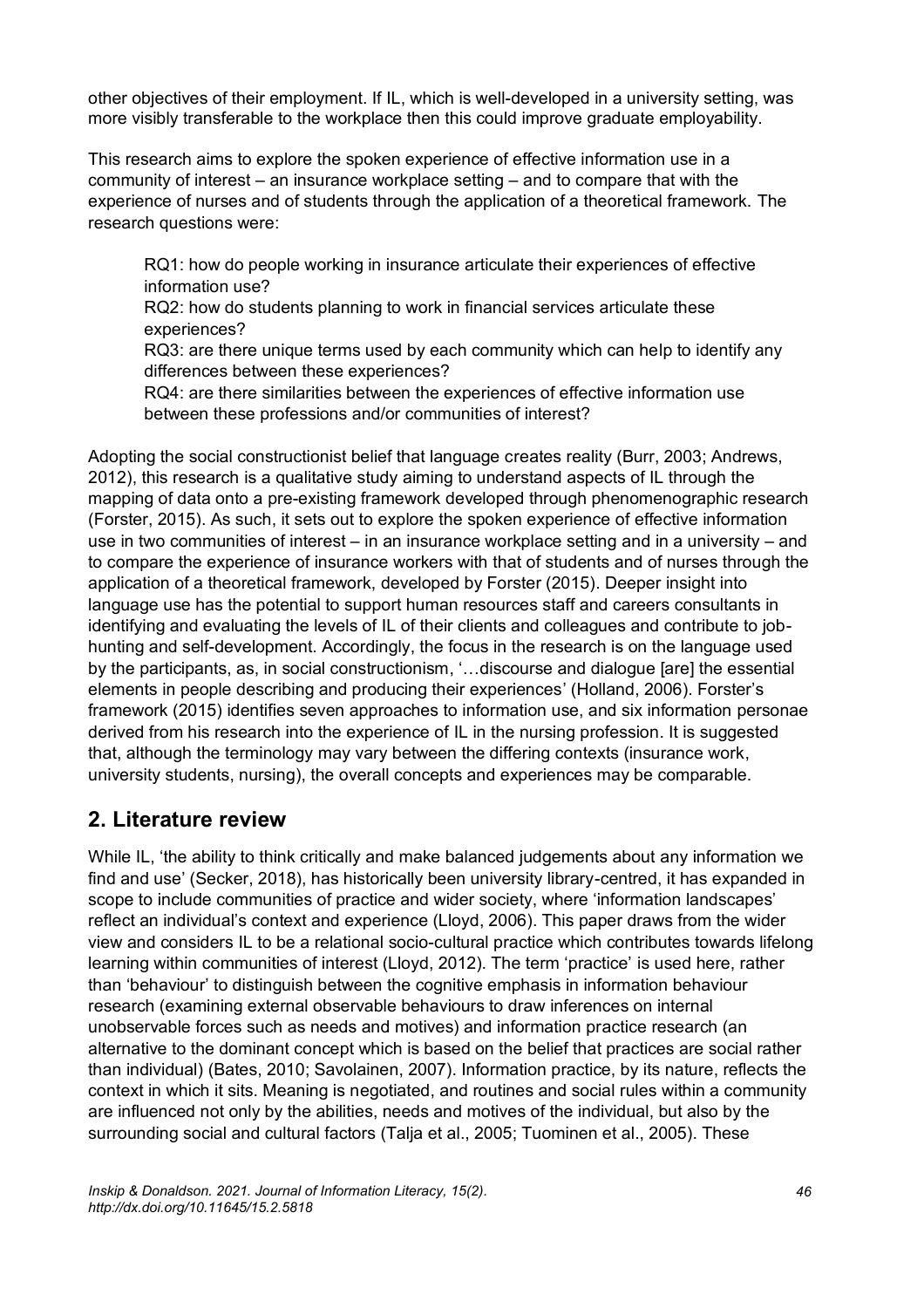'information landscapes' are textual, social and physical, and applicable to manual as well as white collar workers (Lloyd, 2010).

### **2.1 Graduate employability**

Increasingly, IL is considered to be important not only for students' academic studies, but also for their employability and future careers (Pavlina et al., 2014). While job readiness is commonly recognised as a graduate attribute in vocational courses, it has not always been considered to be the primary purpose of all university education. In Europe, however, there has been a shift since the Bologna Process set out to align European standards in higher education (for example Johnson, 2013). In the UK, the Quality Assurance Agency (QAA) established a range of Subject Benchmark Standards (eg QAA, 2014) reinforcing employability as a graduate attribute and these standards have been used to inform employability profiles developed by the Higher Education Academy (Rees et al., 2006). Where employability features in courses' learning outcomes academics, librarians and careers consultants may have more opportunities to work together (Malafi, et al., 2017; Mawson & Haworth, 2018). However, although IL has become more evident in education it is not so clear whether graduates are prepared for the information landscapes of the workplace.

Outside university, the business view of IL, for example, is pragmatic, centred on the pursuit of business objectives and profit. Leading business researcher Peter Drucker and others have recognised the relevance of competences specific to the use of information in terms of competitive advantage, making this a focus of the business school curriculum (Drucker, 1994; Hawes, 1994; Porter & Millar, 1985). These curriculum developments were driven by the rapid increase in use of technology (Porter & Millar, 1985), the business potential of knowledge management (Nonaka & Takeuchi, 1995), and the impact of information overload (O'Sullivan, 2002). However, although IL was addressed in some business schools' curricula (eg Hawes, 1994), the term itself is rarely adopted by employers (Klusek & Bornstein, 2006; Conley & Gil, 2011; Axelsson et al., 2017). 'Information competency' is identified by Gilinsky and Robison (2008) as part of the role of business school curriculum delivery, while O'Farrill (2010) discusses 'effective information use', a more colloquial term which can be used to communicate the spirit of IL in the workplace setting to those unfamiliar with the term but experienced in the practice. Variations in terminology such as these may contribute to the reported difficulties in transferring information practices between discourse communities such as academic and work contexts (Quinn & Leligdon, 2014). This communication challenge could be described as a 'semantic gap': a term used in computing to identify 'the difference in meaning between constructs formed within different representation systems' (Hein, 2010, p. 57) (such as computer code vs natural language), which may lead to communication problems.

### **2.2 Workplace IL**

Important efforts have been made to understand information use and practice in the workplace, initially through information needs and behaviour studies which led to the development of various models for workplace information. These identified the 'invisible college' (or community of practice), gatekeepers and colleagues as sources and means of sharing information (Byström et al., 2016). These ideas were derived mostly from investigations into workplace information acquisition and use, and have led to the more recent focus on workplace IL. Some important differences between academia and the workplace have been identified: the transfer itself from study to work is difficult (Prince et al., 2015), the academic and workplace contexts are different (Lundh et al., 2013), in work people are often important information sources, the financial and production bottom lines are fundamental measures, there are strong cultural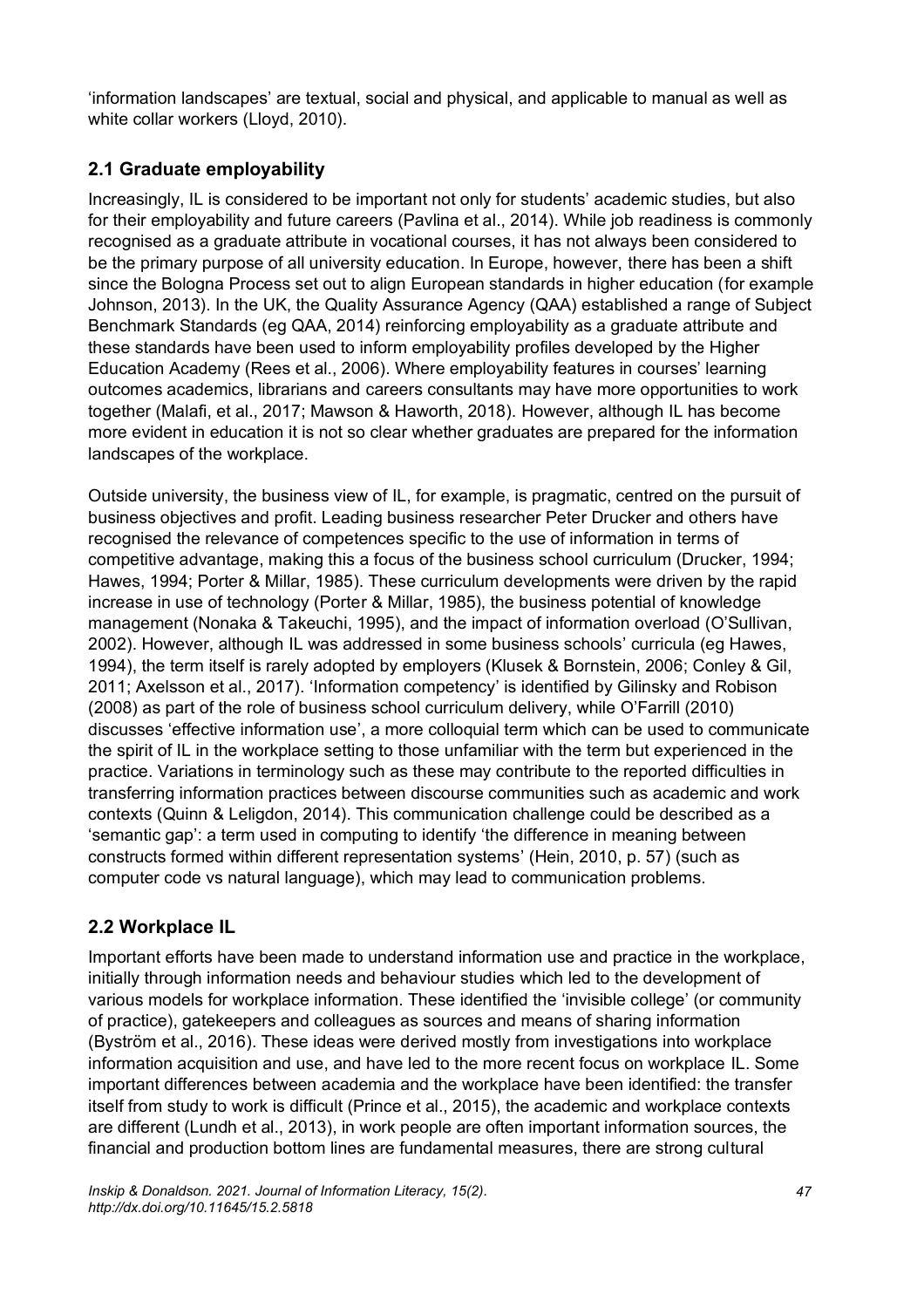values and norms, projects are often ongoing, teamwork is the norm, and not all employees are willing or have an opportunity to engage in the formal learning process (Abram, 2013, p. 206). Social or situated learning and communities of practice contribute to the complexity of the workplace learning experience, far from academic frameworks.

The contextual nature of the workplace and the importance of people as information sources have been found to be central to workplace learning (or staff development), information use and behaviour, and IL (Lloyd & Somerville, 2006, Crawford & Irving, 2009, Fourie & Julien, 2014). Klusek and Bornstein (2006) in their analysis of business and finance job profiles demonstrate the need for IL, which is 'valued' and 'integral' (2006, p. 3). Despite their emphasis on skills, they recognise the importance of cognition over technique in the pursuit of the 'outcome' identified by Chyung et al. (2006, p. 308). They mapped the American College and Research Libraries' (ACRL) IL Standards (ACRL, 2000) to job profiles in the US Department of Labor database 'O\*Net'. They demonstrated the importance of problem-solving and analysis in the financial professions, and argued that educators should develop students' information skills within the curriculum to enhance their work preparedness for specific labour markets. Jinadu and Kaur (2014) and Wema (2013) find that in developing countries these differences are even more profound.

The difference between the workplace environment and the university setting also limits the relevance of the established IL models and frameworks so widely used in educational institutions. It is proposed by Li and Hung (2010) that if employers are aware of applicant and staff members' information literacies then this can inform the development of what is known as their Person/Job fit. Indeed they deem it 'critical', influencing job performance. Lloyd digs deeper into this relationship, stating that 'without information literacy, other work-related practices and performances couldn't be accomplished' (Lloyd, 2011), calling for a shift from a skills-based to a practice- or activity-based focus, which would more accurately represent the role of IL within the workplace context. She also critically discusses the often-default belief that IL may be easily transferable from one setting to the next. Because of its contextual nature and relationship with discourses of a setting, Lloyd asserts, IL cannot be seen as a set of skills, but as a collective practice related to a setting.

### **2.3 Transitioning from university to work**

Students planning to enter the knowledge economy would benefit from understanding how information and knowledge are used in the workplace setting (Conley and Gil, 2011). However, unless the business community recognises the practice as IL then it is likely that it will not be widely adopted as such within the curriculum in Higher Education (Klusek and Bornstein, 2006). Efforts have been made to identify business information skills and competencies in order to encourage this adoption (Conley and Gil, 2011), suggesting that closer links between librarians, faculty and employers could lead to better mutual understanding. Costa (2009) asserts that a deeper understanding of the business information environment, which emphasises free online information, data and statistical indicators, and specialist subscription-based material, including grey literature, is necessary. She argues that as free resources are more widely used in the workplace than in university, this should inform the IL curriculum. Byström, et al (2017) identify the wide acknowledgement that work has a social nature, which is central to the operation of the information workplace (Paisley, 1968), contrary to the more solitary nature of study in Higher Education. Natt's more recent review identifies three intersecting 'information worlds' (2013): business literature, financial information, and competitor / industry information. He makes a strong case for recognising the different motivations in academia (thinking) and in the corporate world (doing). This contextual difference impacts on which competencies are relevant: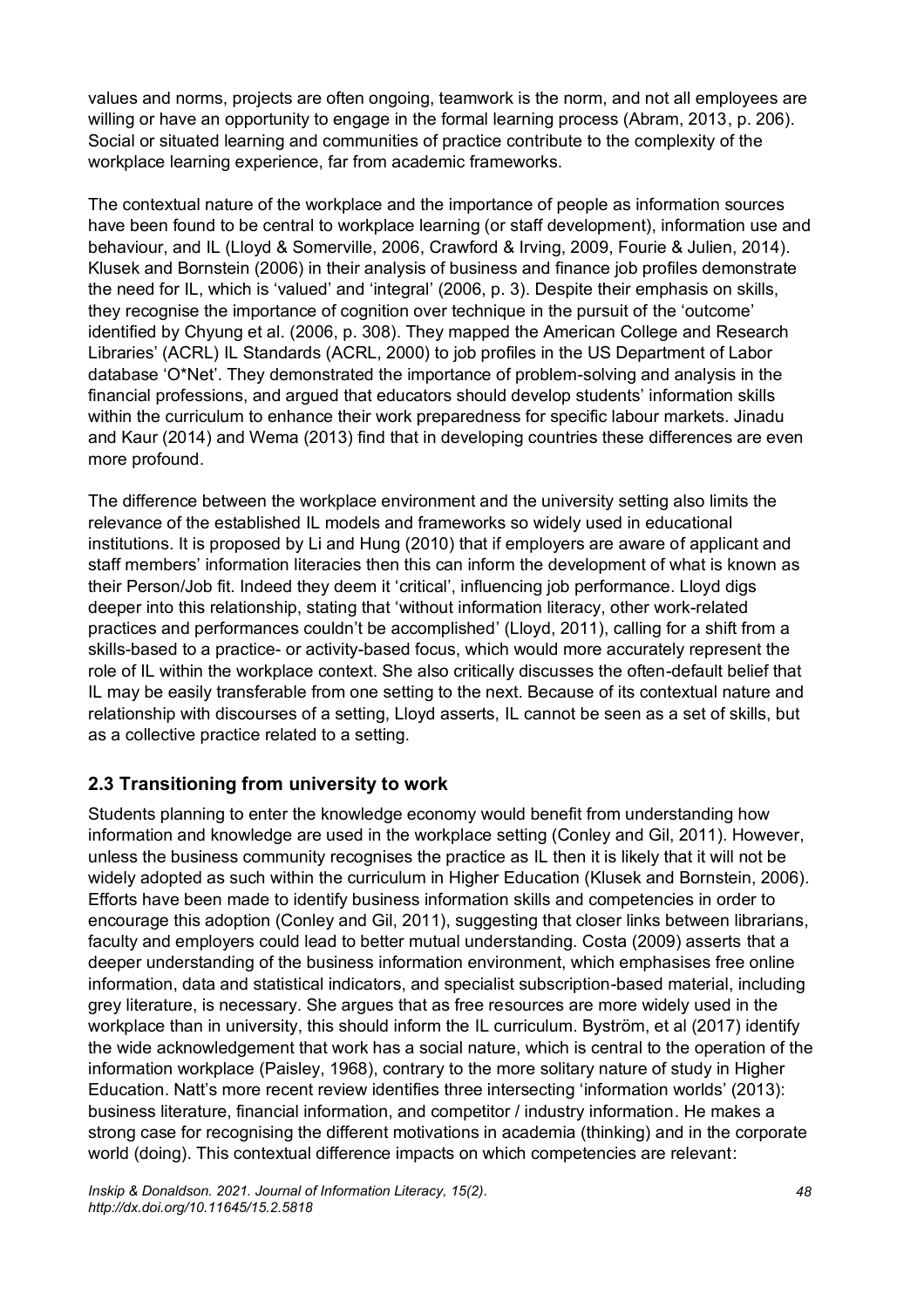environmental scanning, for example, in the workplace (Zhang et al., 2010). While Natt's discussion focuses on librarians, it could also help to explain why graduates do not always bring appropriate skills to the workplace. Phillips et al. (2019) discuss the difference in information needs and experience between undergraduate students and practicing engineers, recommending that a closer relationship between the curriculum and workplace information practice both in university and in the profession would ease transition into work. It has also been shown that IL is important at the top of the workplace hierarchy: Ahmad et al. (2020) suggest that IL not only benefits the institution through increasing productivity but at CEO level enhances organisational innovation – crucial in developing competitive advantage. They agree with Phillips et al. (2019) in recommending IL should be more evident in the student curriculum. The importance of the value of IL has also been identified as a concept which may encourage its adoption by employers (Sharun, 2019; Goldstein & Whitworth, 2015) who are, on the whole, focused on the financial bottom line.

#### **2.4 Insurance, business management and financial work**

This research took place in a medium-sized global insurance firm based in the City of London. In the UK today the Chartered Insurance Institute (CII) provides an 'Insurance Competency Framework' (CII, 2017) which identifies numerous examples recognising the importance of information competency within the profession. Chyung et al. (2006) describe competency as being 'beyond a skill. It is not only about what one knows and can do but also whether one is able to accomplish a task and produce an outcome that is valued by both oneself and the organisation' (2006, p. 308), again reminding us of its contextual nature.

The Insurance Competency Framework is designed to inform employer-initiated workplace learning or staff development, identifying 'knowledge and skills that individuals must have to perform effectively at work' (2017, p. 4) and it appears in different levels of detail in each of their four stages of development (Induction, Core competence, Key competence, Professional), and as a Technical, Business, and Specialist competency. While the document identifies recognisable components of IL, emphasising 'how to gather, analyse, manage and store information effectively and securely' (2017, p. 21), the term 'information literacy' does not appear in the text. In the context of this CII definition, 'effective information use' (O'Farrill, 2010; Marchand, 2000) could legitimately be adopted as an alternate term to IL. 'Effective information use' would include not only 'getting hold of information' (Bystrom et al., 2017 but also what they go on to describe as:

the other kinds of information-related activities such as choosing relevant information (sources), giving priority to some information over another, putting information in use, interpreting appropriate information needs, negotiating affordances of information systems available, etc. (Bystrom et al. 2017).

The term is also adopted by Hwang (2011) in a case study of a large insurance company. He applies an information orientation model (Marchand et al., 2000) in measuring the information behaviour performance of knowledge workers, finding that while employees were expert in information analysis, they were less skilled in managing information. Widén-Wulff (2003), in an in-depth study of insurance companies' information behaviour in Finland, highlighted the importance of valuing an active information culture in order to address the dynamic nature of the industry.

On the side of the educator, in the QAA Subject Benchmark Standards for Accounting, for Business Management, and for Economics (there are no such guidelines for Insurance),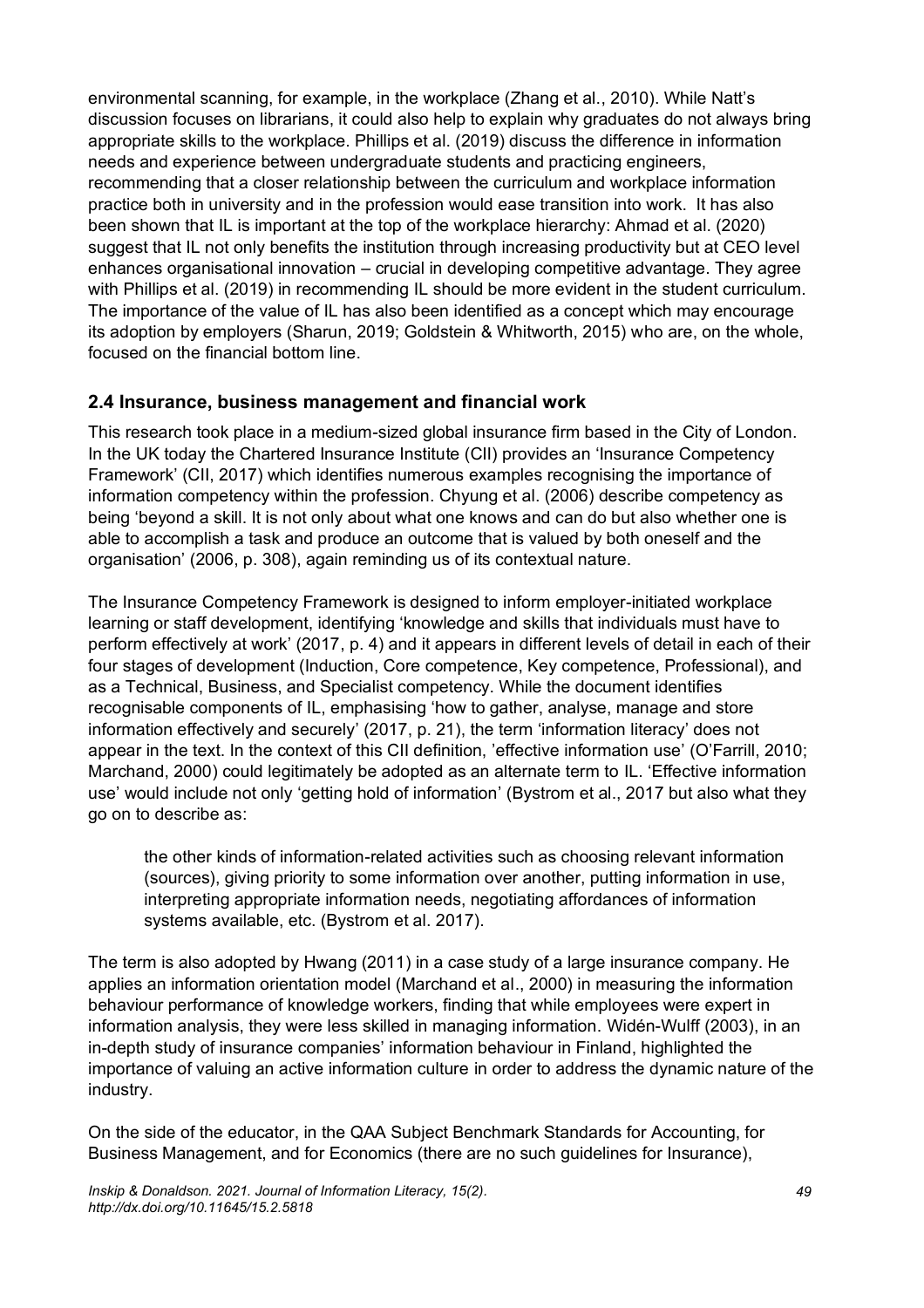effective information use in one way or another is again recognised as being a key attribute (for example 'the ability to analyse and evaluate a range of business data, sources of information and appropriate methodologies, which includes the need for strong digital literacy, and to use that research for evidence-based decision-making'). The QAA standards recommend that 'graduates are able to collect relevant information across a range of areas pertaining to a current situation, analyse that information and synthesise it into an appropriate form in order to evaluate decision alternatives' and 'using information and knowledge effectively in order to abstract meaning from information and to share knowledge' at the end of a Masters' in Business Management course. These standards are used by universities to develop and evaluate undergraduate and postgraduate curricula and are widely applied across the UK Higher Education system. However, employers repeatedly say that graduates are still ill-prepared for the workplace in terms of their information abilities (Binsfeld, 2019; Goldstein, 2014; Head, 2017; Molopyane and Fourie, 2015; Wadson & Phillips, 2018; Wiley, 2014).

This paper sets out to investigate how people experience IL in the insurance setting. It is hoped that the findings may contribute towards bridging the semantic gap for those on the move from university to insurance work.

# **3. Methodology**

This section discusses the aims and objectives of the research and considers the methodological approach.

### **3.1 Analytical framework**

A social constructionist approach is adopted, informed by the researchers' belief that '…we understand the world through mental categories but we acquire those categories through social relationships' (Gergen, 2015, p. 30), as the 'primary emphasis is not on mental, but on linguistic processes' (Talja et al., 2005, p. 89). The methodology used here adopts a framework developed in phenomenographic research (Forster, 2016). Phenomenography was developed by Swedish education researchers in the 1970s investigating learning (Marton, 1986). In this approach it is the experience of a phenomenon by the participants, rather than the phenomenon itself, which is of interest. Here it is the participants' experience of the phenomenon of IL in their professional context. Phenomenography is underpinned by the belief that although there are variations in the way a phenomenon may be experienced, these variations are limited in number, and they are consistently identified by the collective. It is also relational, meaning the phenomenon is inseparable from the individual – it is the relationship between them, often termed the 'experience', that is of interest. The phenomenon is seen as the combination of these experiences (Yates et al., 2012). An output of research of this type is a representation of the variations of experience in an 'outcome space', which represents the collective experience and is used to provide insights into the phenomenon. The approach has been adopted in IL research (Forster, 2016), particularly in work by UK/Australian researchers, and it is one of a suite of methods for IL (for example Limberg et al., 2012).

As previously stated, this research aims to explore the spoken experience of effective information use in a community of interest - an insurance workplace setting – and to compare that with the experience of nurses and of students through the application of a theoretical framework. The four research questions were:

RQ1: how do people working in insurance articulate their experiences of effective information use?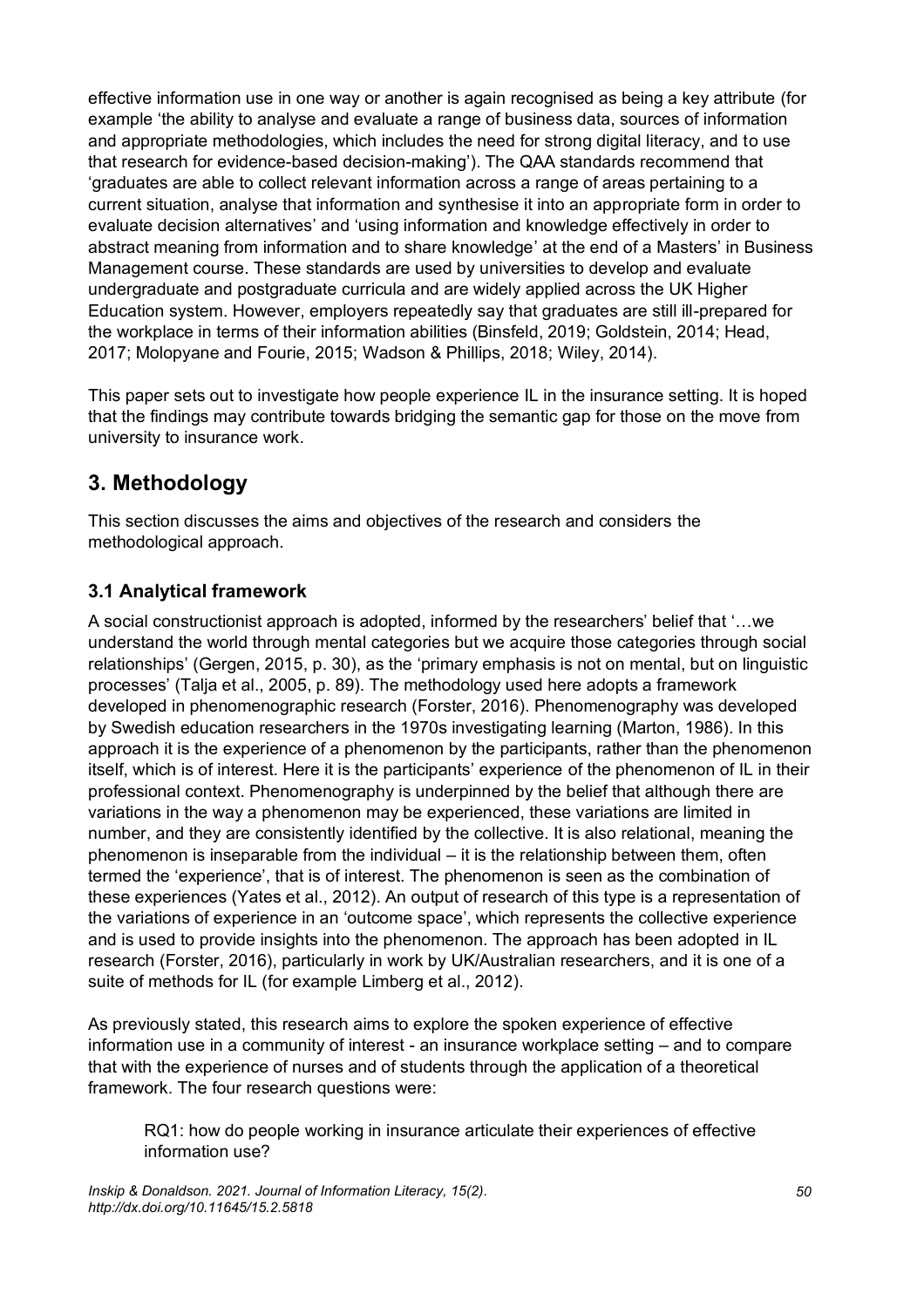RQ2: how do students planning to work in financial services articulate these experiences?

RQ3: are there unique terms used by each community which can help to identify any differences between these experiences?

RQ4: are there similarities between the experiences of effective information use between these professions and/or communities of interest?

The project has built on previous work, in particular that of Forster (2015, 2016, 2019), by using his framework to guide the analysis of the data. Other frameworks with potential to be used for coding, such as SCONUL's Seven Pillars (SCONUL, 2011) and the ACRL Framework (ALA, 2015) and 'Seven pillars and five minds' (Lockerbie & Williams, 2019) were discarded as methodological tools, Forster's being focused on the workplace was more relevant to the context. Although the terminology is likely to vary between differing contexts (insurance work, university students, nursing), and being mindful of the context determining the practice (Lloyd, 2011), the overall concepts and experiences may be similar. This would enable some comparison to be made between the two quite different professions (RQ4), which could be used to test Forster's framework (Forster, 2019). His investigation of nurses' conceptions of IL identifies seven 'Themes of expanding awareness' and six 'Categories of description', or 'Persona', which represent nurses' collective experience of IL (Forster, 2015). Each of his themes incorporates six increasing levels of awareness representing a wide range of experiences of the participants, from a basic to a sophisticated level. Forster then maps each level of awareness across the themes, giving rise to an outcome space of a set of six personae. This framework of themes and categories provides a view of the nurses' collective experience of IL in their workplace setting (Forster, 2013a). Forster's 'Themes of Expanding Awareness' are fully listed below (Table 1):

**Table 1:** Forster (2015, p. 197-199). Themes of expanding awareness

| IL experienced: |                                                                                                                                    |  |  |
|-----------------|------------------------------------------------------------------------------------------------------------------------------------|--|--|
| 1               | in processes of professional self-development                                                                                      |  |  |
| $\overline{2}$  | in development and maintenance of relationships (with patients, patients' families,<br>colleagues and other professionals)         |  |  |
| 3               | through its role in helping to achieve best practice                                                                               |  |  |
| $\overline{4}$  | within understandings and experiences of Evidence Based Practice                                                                   |  |  |
| 5               | within application of skills and processes of evidence and other information gathering                                             |  |  |
| 6               | in the context of an understanding and knowledge of the principles and concepts<br>behind evidence and other information gathering |  |  |
| 7               | through applicable conceptions of information                                                                                      |  |  |

Each theme incorporates six increasing levels of awareness representing a wide range of experiences of the participants, from a basic to a sophisticated level. Forster maps each level of awareness across the themes, giving rise to an outcome space of a set of six categories of description, or personae (Table 2):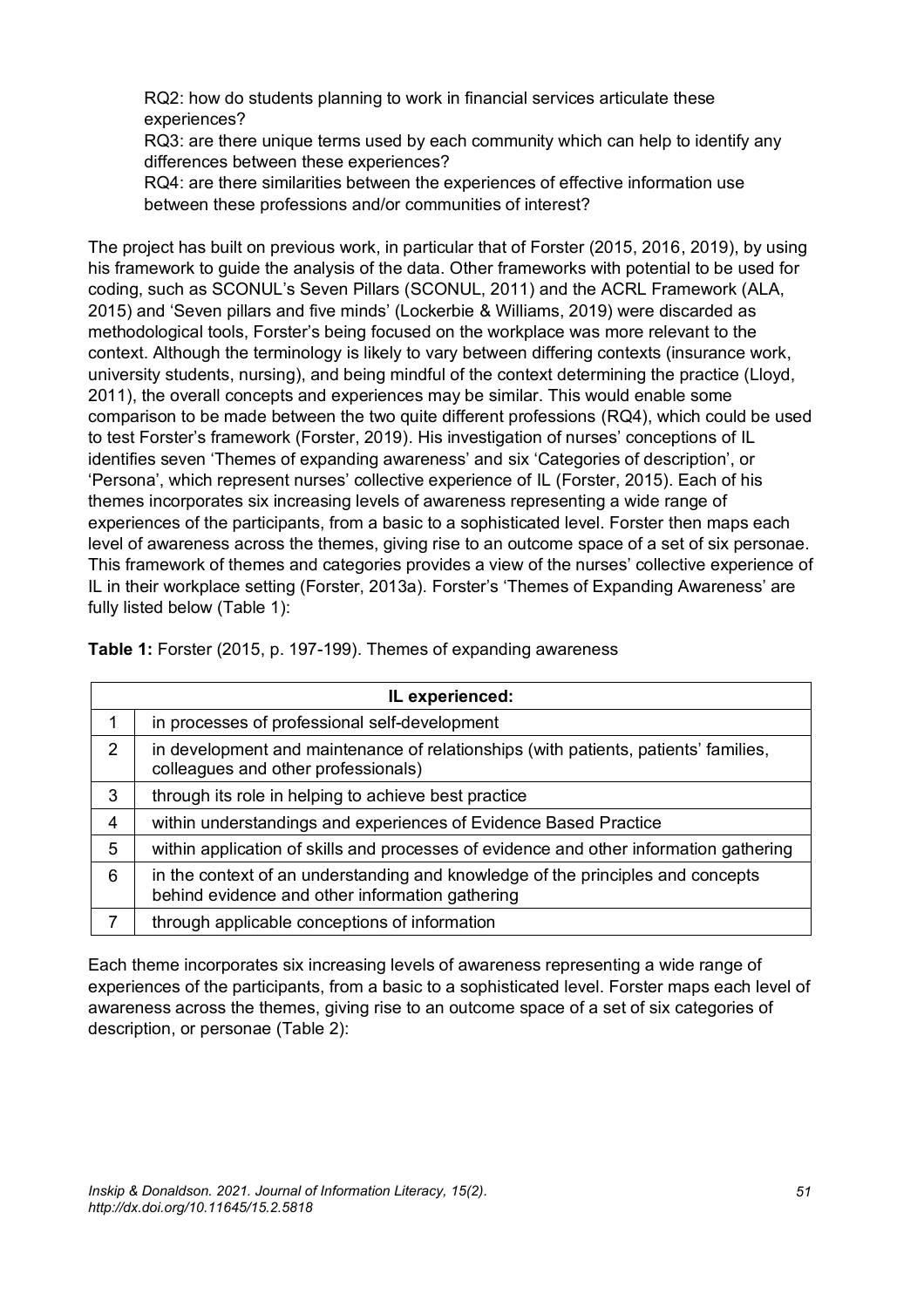| Cat          | <b>Description</b>                                                                                                                                                                                                                                    |
|--------------|-------------------------------------------------------------------------------------------------------------------------------------------------------------------------------------------------------------------------------------------------------|
| A            | The passive minimalist (creating knowledge to perform specific basic tasks)                                                                                                                                                                           |
| B            | The knowledgeable goal achiever (creating knowledge for specific goals)                                                                                                                                                                               |
| $\mathsf{C}$ | The focussed, competent and evolving professional (creating knowledge to<br>develop professional competence - to function effectively in particular day to day<br>roles)                                                                              |
| D            | The confident and trusted promoter of justifiable change (creating knowledge that<br>can be used as an agent of change through an understanding of situations and<br>contexts)                                                                        |
| E            | The teacher and promoter of an evidence-based culture (developing knowledge<br>infrastructures which allow specific roles to be performed of the kind which must be<br>based on a complete or almost complete understanding of a context or activity) |
| F            | The leader, philosopher and strategist (developing knowledge infrastructures which<br>allow one to act as an established source or vector of 'wisdom' in various specific<br>contexts)                                                                |

According to Forster's research, this framework of themes and categories provides a view of the participants' (nurses) collective experience of IL in their workplace setting and he uses this to draw inferences about the relative importance of various aspects of IL within their context which could be used to develop curricula or training programmes, for example around ethics (Forster, 2013a). While the themes and the categories were derived from research into nurses' experience of IL, the categories of description being described as 'archetypes' (Forster, 2015, p. 199) suggests they may lend themselves to being applicable in other work contexts.

### **3.2 Context**

The Financial and Insurance sector has been in the top five most common graduate destinations for University College London (UCL) students for the last five years (according to Destinations of Leavers from Higher Education (DLHE) survey data (HESA, 2015)). It was therefore planned to gather data from a firm in this sector and also from students planning careers in the profession. The collaborative nature of the project was key here. The leaders of the project were a Library and Information Studies academic and a university Careers consultant. Their diverging perspectives and understandings allowed them to develop a participant recruitment strategy which would meet the project objectives. Initially the Careers office sought participants from the professional world. When this did not come to fruition the academic approached a CEO of a medium sized global insurance firm in the City of London, who agreed to host the research. Ethics approval was granted at university departmental Ethics Committee level, meeting the requirements of the institution. The researchers were careful to omit and obscure any information in the data which would be considered commercially sensitive, or could be used to identify the firm or the participants. The host provided access to 18 staff members from new entries to highly experienced executive directors. Each of these participants was given a summary of the research objectives in advance and completed an informed consent form during interview. Semi-structured interviews took place in the office building, lasted up to 45 minutes, were digitally recorded and transcribed by a professional transcription service. Two follow-up focus groups took place after work hours. A small group of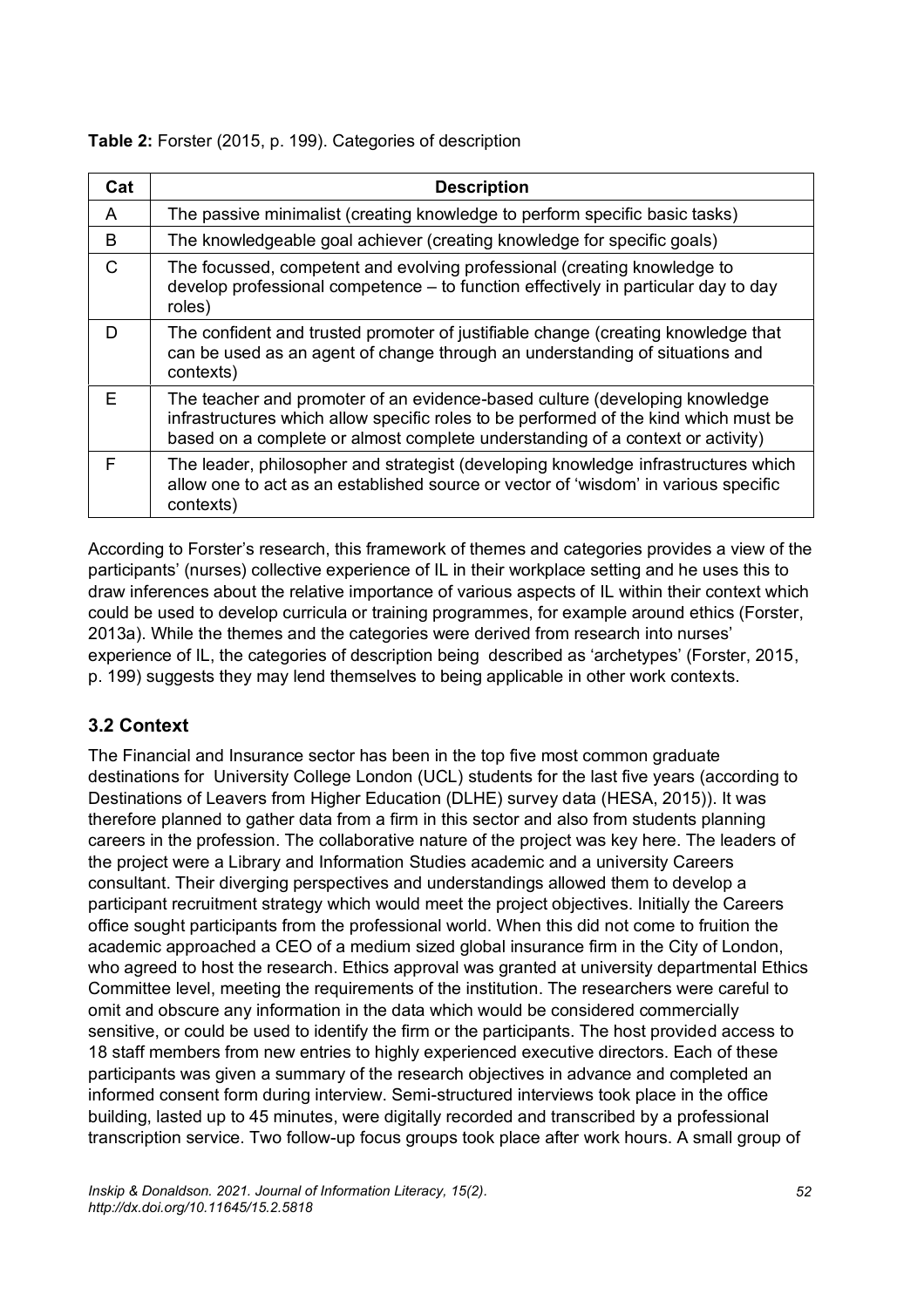6 students from a range of different courses but all planning to work in finance or insurance were recruited through the university Careers service mailing lists.

### **3.3 Coding**

The interview transcriptions were checked for accuracy against the recordings by a volunteer MA Library and Information Studies student, and then read through 3 times by the researchers and imported into NVivo11 software. The questions for the insurance workers, which were informed by Forster's questions (Forster, 2013b), were firstly to speak about their current job, then to talk about the role of information in their work, and describe a person who does their job using information effectively. They were then asked to tell a story about a time when they used information effectively, and whether university prepared them for this. Finally they were also asked to describe their feelings and activities when doing a search and explain how they knew they had finished. The students were asked questions along similar lines, paraphrased to reflect their university context. The transcripts were initially coded according to the question topics, Early on in the coding, which helped the researchers to engage with the content of the interviews, similarities were noticed between these texts and those from Forster's work. It was subsequently decided to re-code the texts using Forster's 'Themes of expanding awareness' (TEA) (Forster, 2015, p. 197). Although this was time-consuming, the affordances of the software meant it was an efficient coding tool, allowing easy comparison between codes and between texts.

Once the texts had been coded using the Forster themes (Table 1) each category was examined and read through by both researchers for coding consistency and discussed and paraphrased where anomalies were found. This discussion process again allowed them more detailed insights into the nature of the texts and the variations of experience and allowed an iterative and reflective development of the coding. Importantly, it helped to identify and reconcile or otherwise address inconsistencies between the coded interview texts and the Forster framework where these arose. Again, here, the different viewpoints of the researchers contributed to these discussions, providing insights which probably would not have arisen if they had both come from the same field. Insights were also gathered from a support team consisting of a specialist subject librarian and an e-learning consultant who gave feedback on progress during the project.

### **3.4 Analysis**

When the coding was complete, content analysis based on term frequency was applied because identifying frequent terms within each code would help identify language specific to each description (RQ1, RQ2). Unique meaningful terms in each coded text were then identified by comparing them against the codes of the full corpus data (RQ3). This would then enable comparisons between participant groups (employees and students) rather than individuals, and enable insights into differences between how they collectively expressed, and indeed constructed, their experiences of IL (RQ4). It was anticipated that this would then help to identify a semantic gap between the education and workplace settings which could help to explain the perceived disconnect and transition problems discussed earlier.

This approach, derived from corpus linguistics (Teubert & Čermáková; 2007, Schmitt, 2010), has informed much search engines research, and term frequency is fundamental to the working of search engine technology, as frequency of terms in documents is matched to search enquiries to identify relevant documents (Hiemstra, 2000). More frequently occurring terms, therefore, can be used to partially identify meaning in documents (here, coded texts). Ranking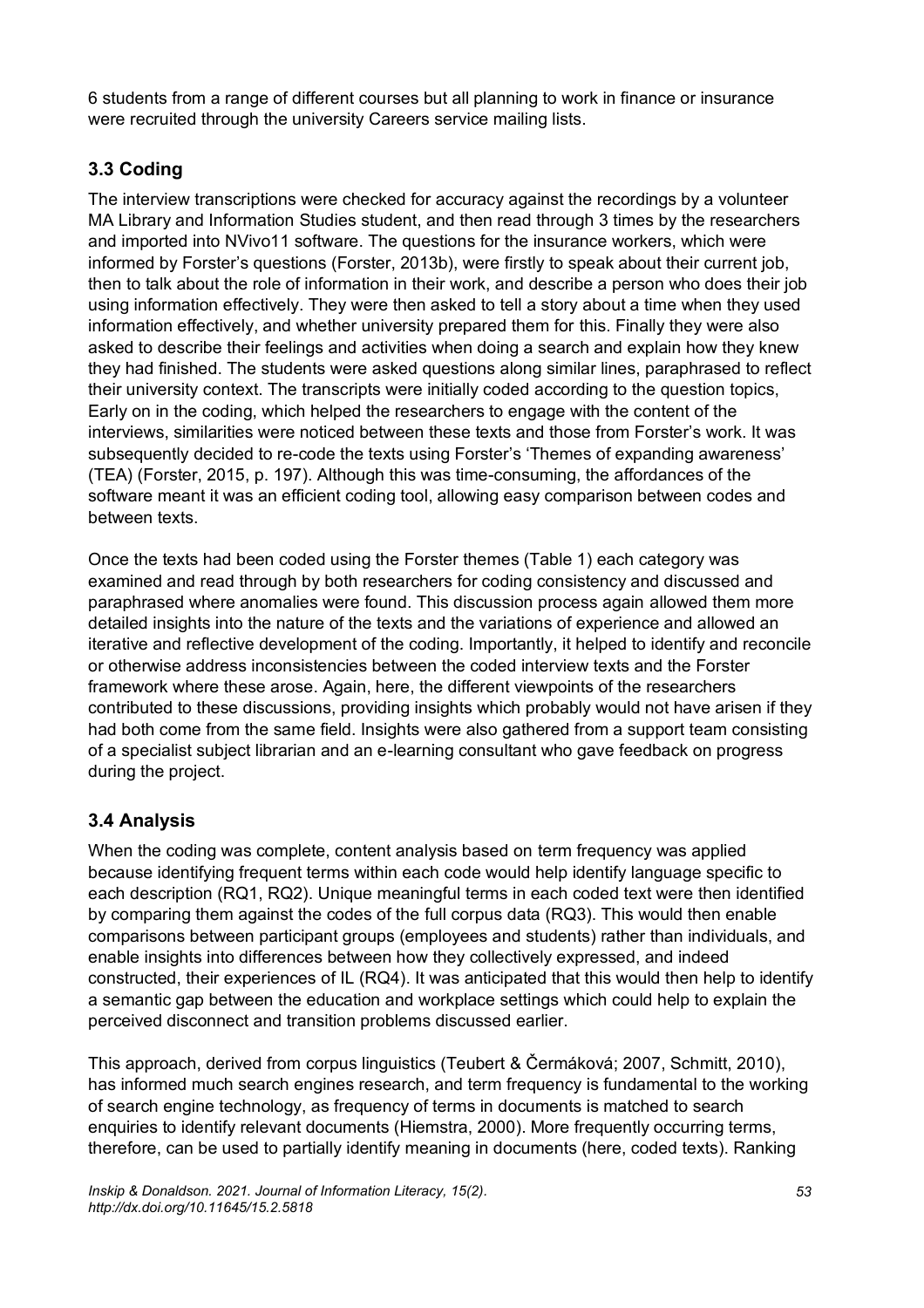these terms and choosing a cutoff h-point (where the ranking equals the frequency) is used in bibliometrics as a measure of researcher impact and, similarly here, was used as a way of identifying an appropriate cut-off point in choosing relevant terms from a ranked list (Teubert & Čermáková, 2007; Popescu, 2007). The adoption of h-point rather than an arbitrary 'top 10' or 'top 25' frequently used terms means we were able to make comparisons between coded corpuses, because the value of the h-point is that it identifies a 'top x' list which is based on the actual frequency of the terms and their proportion in the corpus. This means that if in a corpus of, say, 10,000 words, the h-point is 10 (ie the 10<sup>th</sup> word appears 10 times and the 11<sup>th</sup> word appears 5 times) and in a similarly sized corpus from different data maybe the 11<sup>th</sup> word appears 11 times this more refined value tells us something about the depth of the data. Inspired by the participants' extensive use of Microsoft Excel in their work, the researchers adopted the use of Excel spreadsheet macros (combining COUNTIF and VLOOKUP functions) to identify high frequency terms which were unique to each code. This automated task was much more efficient than initial pilot approaches, which had used colour marker pens on paper, and gave the researchers additional insights into the working practices of the participants.

The unique terms in each coded text had been identified by comparing them against the codes of the full corpus data. The texts had also been coded by dimensions of variation at a more granular hierarchic level (from basic to complex experience on a scale of A-F) as can be seen below (Table 3):

| Self-<br>development | Relationships | <b>Best</b><br>practice | Evidence<br>Based<br>Practice | Application<br>of skills | Principles<br>and<br>concepts | Conceptions |
|----------------------|---------------|-------------------------|-------------------------------|--------------------------|-------------------------------|-------------|
| (SDV)                | (REL)         | (BES)                   | (EBP)                         | (SKL)                    | (PRI)                         | (CON)       |
|                      |               |                         |                               |                          |                               |             |
| SDV-A                | <b>REL-A</b>  | <b>BES-A</b>            | EBP-A                         | SKL-A                    | PRI-A                         | CON-A       |
| SDV-B                | <b>REL-B</b>  | <b>BES-B</b>            | EBP-B                         | SKL-B                    | PRI-B                         | CON-B       |
| SDV-C                | REL-C         | BES-C                   | EBP-C                         | SKL-C                    | PRI-C                         | CON-C       |
| SDV-D                | REL-D         | <b>BES-D</b>            | EBP-D                         | SKL-D                    | PRI-D                         | CON-D       |
| SDV-E                | <b>REL-E</b>  | <b>BES-E</b>            | EBP-E                         | SKL-E                    | PRI-E                         | CON-E       |
| SDV-F                | <b>REL-F</b>  | <b>BES-F</b>            | EBP-F                         | SKL-F                    | PRI-F                         | CON-F       |

**Table 3:** Themes of expanding awareness codes and dimensions of variation

Terms were selected within each coding that occurred more than once but did not appear under other codes. For example, the result for multiple occurring terms uniquely in 'Self-development-A' (SDV-A) was (Table 4) and for 'Self-development-B' (SDV-B) (Table 5):

**Table 4:** 'Self-development-A' (insurance) unique terms appearing more than once

*excel, graphs, powerpoint, word, publisher, projects, studies, fields, library, luxury, pressure, reference, studying, analysing, graduated, researching*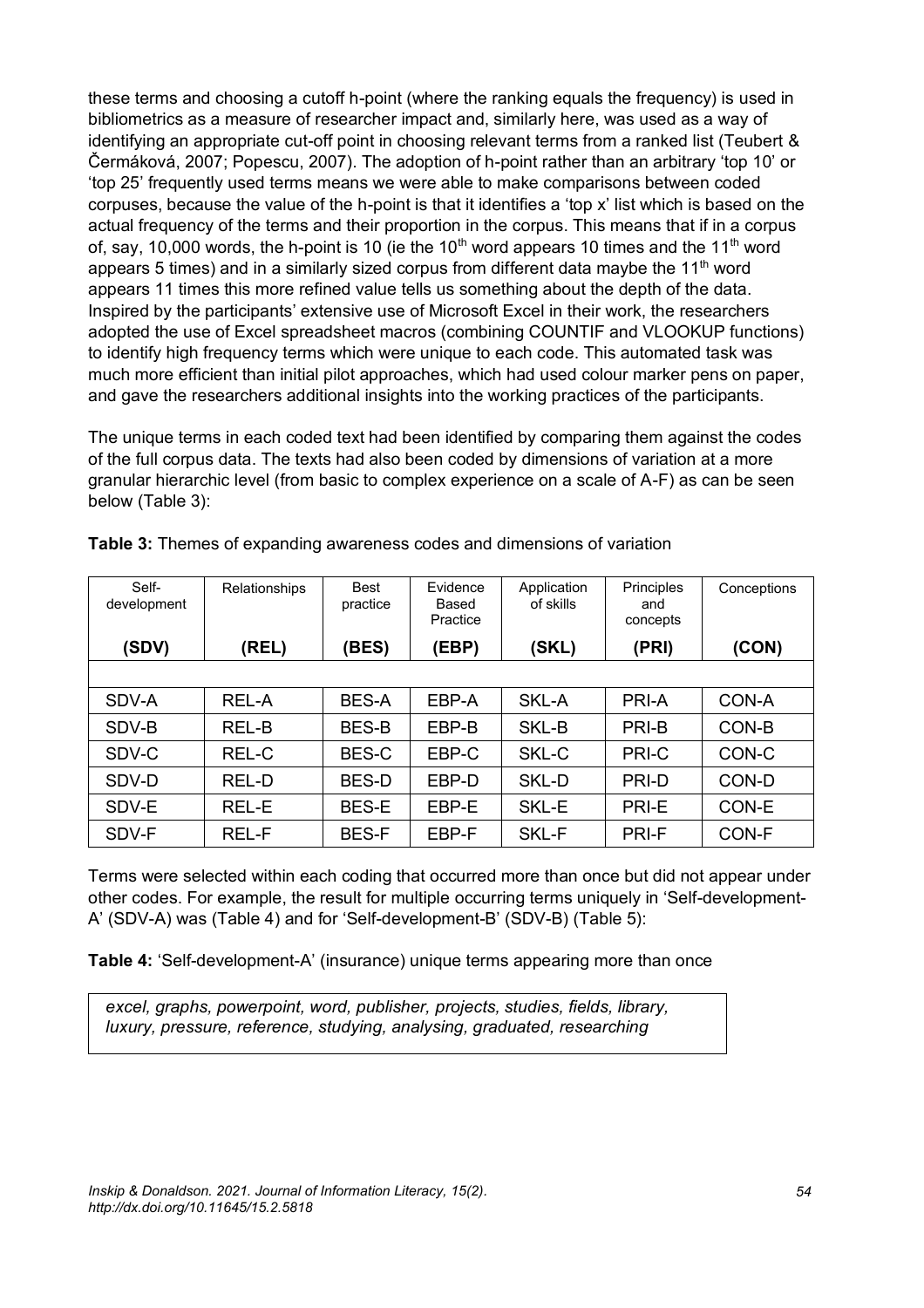*textbook, emails, essay, term, academia, believer, contract, documents, firm, performance, plan, principles, searches, revision, marketing, mountain, order, specialty, managing, practicing, laundering, revising*

Unique non-technical terms which were not stop-words (such as 'and', 'is', 'the' etc) were also retained. Each term was then examined in context for its collocations to verify its word class and meaning within the text. Based on the reading of each coded text these terms were then used by the researchers to construct phrases which conveyed the meaning of the discourse under that code, using the terminology of the participants.

In Forster's work, each theme contains hierarchical statements (dimensions of variation). In our findings Forster's themes and statements have been paraphrased, using highly ranked terminology in an attempt to represent the collective view of the participants in the project. It was found that coding texts using Forster's themes was relatively intuitive, and the themes mapped closely to the texts from the workplace. Within each theme, a granular hierarchy of dimensions of variation was also identifiable, although these dimensions were not easily mapped direct to Forster's themes. While Forster attempted to make these dimensions multicontextual and generalisable outside nursing, there were still instances of context-specific language (nursing, clinical, patient, etc) within the dimensions. These were removed or paraphrased to reflect the insurance context, and then reduced further to their basic meaning in order to analyse the texts more effectively. Once the texts had been broken into basic granular dimensions these were re-written adopting the unique terms discussed in the previous section (example in Table 6).

| Nurses $-1st$ theme of expanding<br>awareness (Forster)                                                                              | Insurance $-1st$ theme of expanding<br>awareness                                                                                                        |  |  |
|--------------------------------------------------------------------------------------------------------------------------------------|---------------------------------------------------------------------------------------------------------------------------------------------------------|--|--|
| IL experienced in processes of<br>professional self-development                                                                      | How do I become an effective<br>insurance information user?                                                                                             |  |  |
| A. Seeking out knowledge of clinical<br>contexts and conditions.<br>Investigate newly encountered<br>clinical conditions/situations. | A. I have been studying and<br>researching the insurance<br>information field and language. I<br>develop key technical skills I need<br>(eg MS Office). |  |  |
| B. Being a knowledgeable nurse.<br>Establishing knowledge of, and<br>understanding of, current practice<br>and associate issues.     | B. I have developed my<br>understanding of insurance<br>principles from learning on-the-<br>job, a professional qualification,<br>and ad hoc support.   |  |  |
| C. Achieving professional<br>competence. Showing<br>competence in day to day work.                                                   | C. I have gone beyond the training,<br>and have practised complex<br>processes. I have shared my<br>experiences with others.                            |  |  |
| D. Achieving professional<br>confidence. Feeling confident in<br>one's role. Progressing                                             | D. My level of competence has been<br>recognised formally through<br>appraisals and informally through<br>day-to-day transactions.                      |  |  |

**Table 6:** Example of insurance unique terms applied to Forster Themes of Expanding Awareness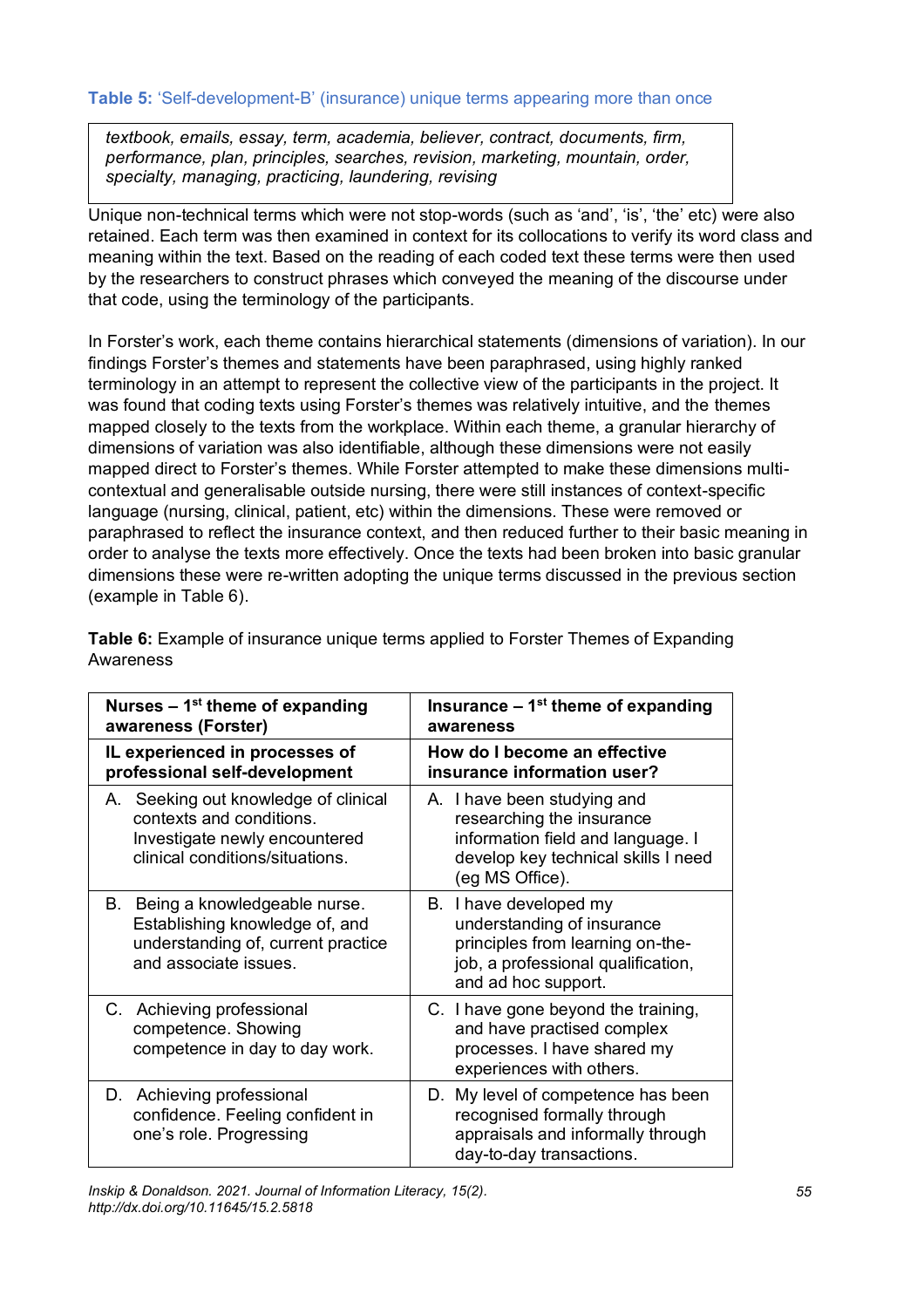| professionally. Becoming a<br>Lifelong learner.                                                                                                                        |                                                                                                                                                                     |
|------------------------------------------------------------------------------------------------------------------------------------------------------------------------|---------------------------------------------------------------------------------------------------------------------------------------------------------------------|
| E. Achieving functional autonomy.<br>Becoming an adaptable, flexible<br>and responsive professional.<br>Becoming able to function non-<br>dependently within the team. | E. I have a deeper understanding of<br>insurance information through<br>higher level skills and experience.                                                         |
| F. Having the ability to think<br>strategically and philosophically.<br>Becoming innovative in practice.<br>Developing a wider professional<br>horizon.                | F. I am equipped to critically reflect<br>on insurance information that is<br>passed to me. I use this to form<br>arguments and develop wider<br>business strategy. |

While the student texts are discussed in the next section, it should be noted that a limitation of the study was the small number of student participants, caused by the timing of the research, which clashed with exams and summer break. This led to a smaller set of data from this group of participants, limiting the range of terminology used in the responses. They are included for completeness, but it is recognised that they are more indicative than conclusive.

### **4. Findings**

This section summarises the findings under each theme and highlights links with research objectives.

#### **4.1 Insurance workers**

This section sets out to address research question 1: how do people working in insurance articulate their experiences of effective information use?

#### **In processes of professional self-development**

In the pursuit of becoming an 'effective insurance information user' ('in processes of professional self-development' (Forster, 2015, p. 197)) the insurance workers learn about the field, learn principles and pursue qualifications, practise processes at work and share these with others, are recognised for their competence, developing deeper understanding through experience and, finally, critically reflecting and informing business strategy. This supports Forster's progression relating to self- and professional development, seeking out information through becoming knowledgeable, competent, confident, autonomous and, ultimately, strategic. The experience of the workplace participants was very wide, since they were drawn from entrylevel to executive director.

#### **In development and maintenance of relationships**

The second theme, to utilise the links between people and information ('in development and maintenance of relationships' (Forster, 2015, p. 197)), again suggested a relationship between the experience of the insurers and the nurses. In this case the workplace participants identified friendly experts, took part in internal knowledge sharing (a very important part of the culture of this organisation), interacted with their colleagues to ensure the circulation of information, provided timely and focused information, recognising the needs of their colleagues and clients, shared their knowledge with their colleagues and encouraged and facilitated the sharing of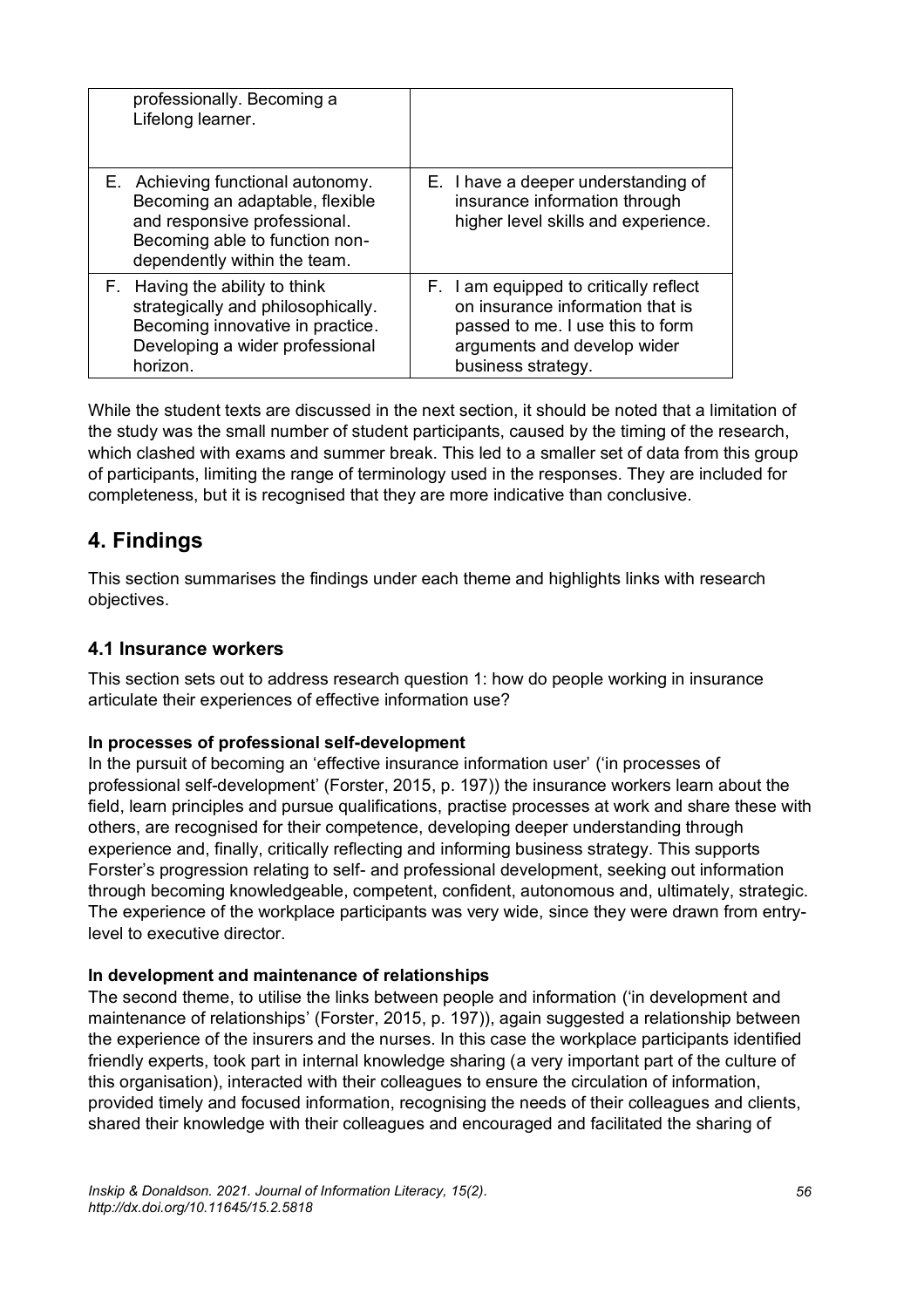information. This follows Forster's progression from passive to active interaction, on to functional relationships and autonomy, leading to a teaching and finally a leadership role.

#### **In helping to achieve best practice**

In terms of 'best practice' ('through its role in helping to achieve best practice' (Forster, 2015, p. 198)), the insurers followed Forster's progression from having sufficient background information to helping a multidisciplinary team with the information, in order to practice, to improve, to develop strategies and an information-rich culture and an ethical focus. Their professional context had more of a differing effect here, leading to their stated experiences of a willingness to learn to communicate it in a straightforward manner recognising a range of views, engaging in the peer review process, where work is checked by peers and managers throughout the process in order to meet mandates and minimise business risk, the role of accurate information in profitable operations, in business decisions and in regulatory needs. This theme, in terms of accurate information in the pursuit of meeting company and business objectives, was an important one within the interviews and generated some in-depth commentary across the sample. The peer review process, particularly, was brought up by the participants as a defining characteristic of their work, factual and numeric accuracy being very highly prized in a business which is founded on the minimisation and the monetisation of risk and uncertainty.

#### **Within understandings and experiences of Evidence Based Practice**

Insurers' experiences of evidence based practice ('within understandings and experiences of Evidence Based Practice' (Forster, 2015, p. 198)) were drawn by inference, as this was not mentioned by name. Indeed the participants barely addressed Forster's first level, relating to the following of guidelines, protocols and policy. However they did discuss a focus on relevant evidence, seeking out evidence, and experiencing it as a concept, a tool and a practice ideal. They spoke of using relevant evidence, using it to draw commercial conclusions, integrating evidence and their own ideas, appreciating it as a contributor to policy and protocols and, finally, understanding the importance of comprehensive, accurate and relevant evidence and an ability to evaluate this to minimise financial risk.

#### **Within application of skills and processes of evidence and other information gathering**

The fifth theme was applying skills and processes of data and information gathering ('within application of skills and processes of evidence and other information gathering' (Forster, 2015, p. 198)). A decision was made here to remove Forster's 'evidence' as this seemed to be informed predominantly by the nursing evidence-based practice context. His progression, from using technology to knowing how to use resources and becoming skilled in their use, follows a coherent, purposeful and ultimately a strategic approach to data and information gathering and was very evident in the coded texts. The insurers confidently use software to aid efficient management and interpretation of numerical data, use a range of information sources, enjoy the research process and have an eye for detail, understand the strategic and decision-making purpose and the contribution it will make to the business, are purposeful in scanning and critical in picking relevant data and information from authoritative sources and are recognised for these attributes and abilities through the company appraisal system and informally on a day-to-day basis.

#### **In the context of an understanding and knowledge of the principles and concepts behind evidence and other information gathering**

The sixth theme involves an understanding and knowledge of the principles and concepts behind data and information gathering ('in the context of an understanding and knowledge of the principles and concepts behind evidence and other information gathering' (Forster, 2015, p.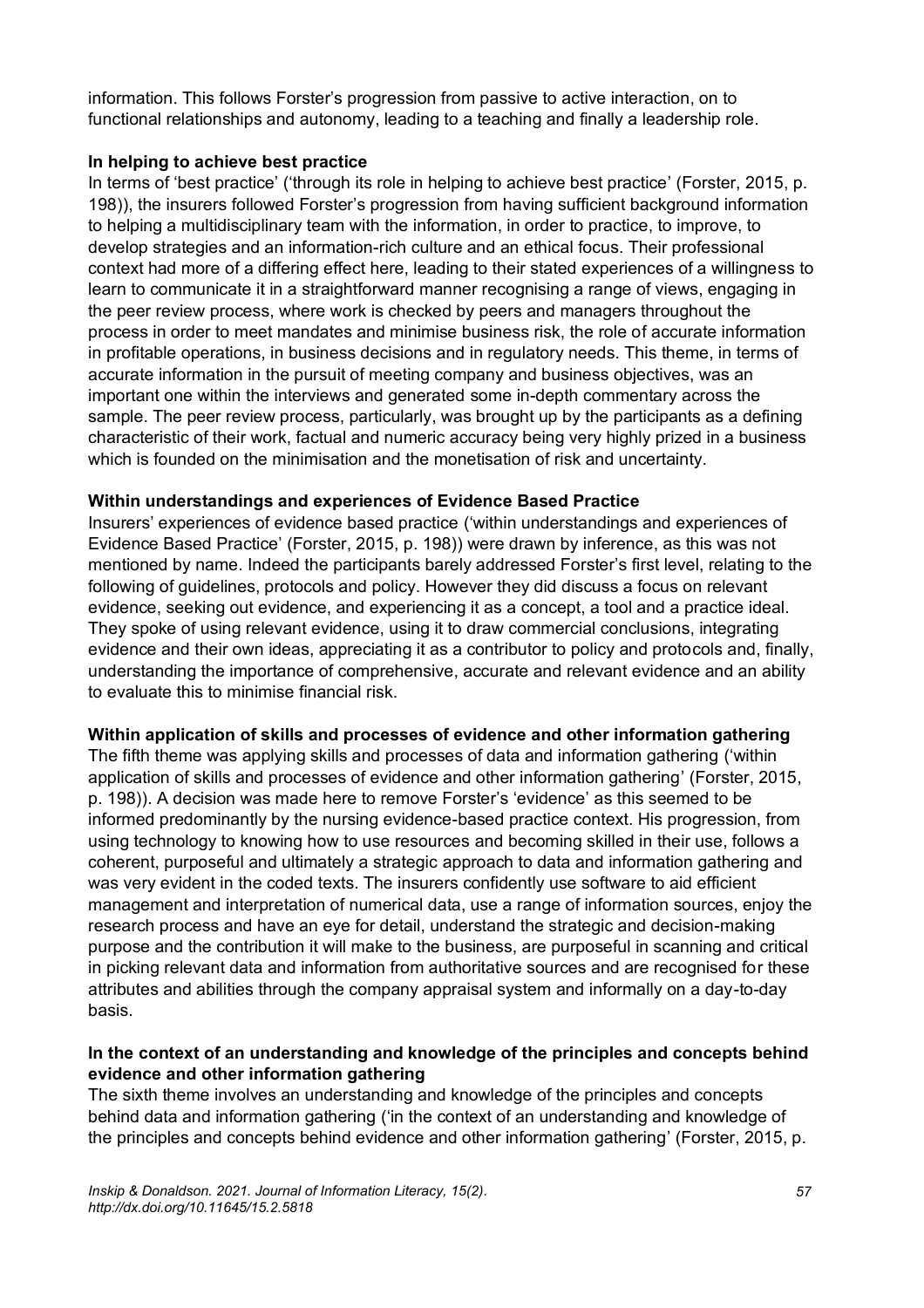198)). Forster's progression identifies dimensions from knowledge of information types, information within the research context, the structure of databases, use of queries, construction of complex queries and, ultimately, arrives at an understanding of the purpose of information gathering. The insurers, here, were less detailed in their discussions, suggesting this is an area which is less important to them. So although they were clearly aware of technical knowledge of different sources and types of information and were aware of professional sector-specific sources and internal databases, knew something of the complexities, terms, and structures of insurance information and research and certainly were skilled in technical functions within data analysis (particularly pivot tables, knowledge of which is a badge of honour amongst these participants) and particularly large (and 'big') datasets, they had much less to say on keyword searching, search strategy and the purpose of searches.

#### **Through applicable conceptions of information**

The final theme was of appreciating different ideas and levels of information ('through applicable conceptions of information' (Forster, 2015, p. 199)). Forster discussed how these progress from basic facts through useful data to guidelines and protocols, to a wide and deep understanding, a basis for practice and, finally, a basis for strategy. Similarly, the insurers addressed basic financial and insurance data and terminology, qualitative and quantitative, economic, statistical data, metadata, trends and data generated from clients and internal sources, definitions of terminology, how data and awareness of its context contributes to deeper investigation, its role in problem solving and as a predictor. The participants seemed to emphasis this over the previous theme, suggesting that the value and importance to them of data which they analyse and interpret internally is greater than that of external information which they have searched for as part of their workflow. This is an important issue when considering the information use of these participants and how it may relate to incomers.

#### **4.2 Students**

This section sets out to address research question 2: how do students planning to work in financial services articulate these experiences?

#### **In processes of professional self-development**

The range of student experience is smaller – they are all of a similar age and experience level. They identified the use of resources provided by tutors and self-development supported by internal systems (library and VLE) but did not address the higher level categories of confidence, autonomy and a strategic approach.

#### **In development and maintenance of relationships**

Again the student texts did not map to all of these dimensions. The bulk of text was at the lowest level of the dimensions of variation when speaking about links between people and information (*'I am good at identifying helpful experts who are able and willing to give me relevant information, support and advice. I seek guidance from people who know more than I do, like my lecturers, coursemates, friends, and library staff'*). Although they were good at identifying friendly experts (lecturers, course-mates, friends and library staff) and also discussed and shared their ideas, formed peer networks and used their own ideas and opinions to inform their work, there were no comments relating to teaching and leadership.

#### **In helping to achieve best practice**

The students did not sufficiently address this theme in their responses to allow any meaningful conclusions.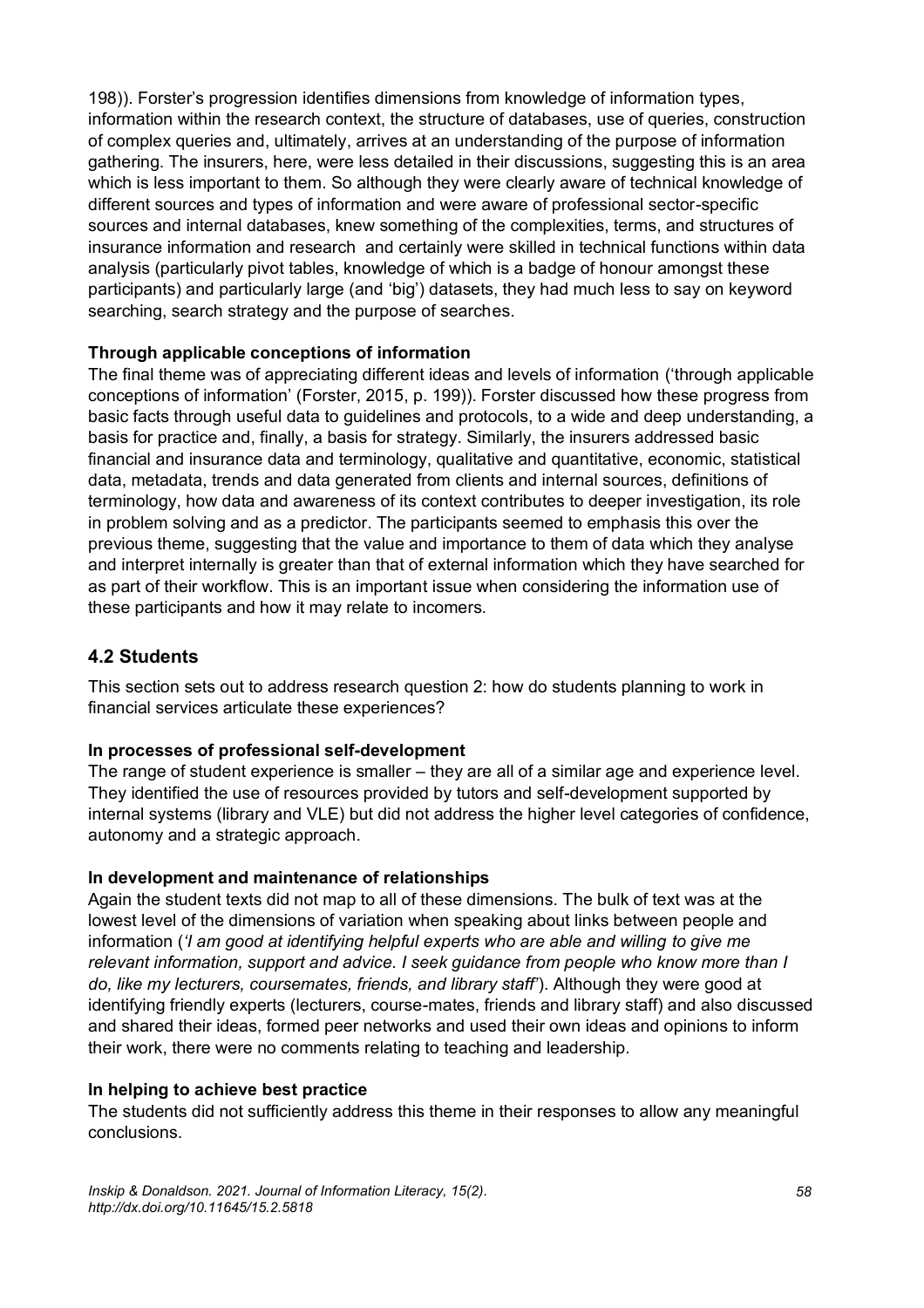#### **Within understandings and experiences of Evidence Based Practice**

The students did not sufficiently address this theme in their responses to allow any meaningful conclusions.

#### **Within application of skills and processes of evidence and other information gathering**

The students were quite detailed in their discussions of process. Although they did not speak of technology they did know where the library was and how to use it, picking up what they needed as they went, used a range of sources, narrowing down on specific details after a broad search, had a clear plan and knew when their search was complete, followed a very clear search strategy which categorised, prioritised and critiqued information and worked towards a goal, using information to inform and backup arguments, analysis and ideas. It seemed from these texts that the students were very well aware of the various skills and competences informing an effective search strategy and were at times using quite technical library terminology to discuss these. When addressing their own information and data gathering, the emphasis was at a higher level. It was clear that there is variation in experience which can be seen within and between the themes.

#### **In the context of an understanding and knowledge of the principles and concepts behind evidence and other information gathering**

Similarly to the insurance workers, the students' responses were somewhat patchy here. Although they identified specialist credible sources such as *The Financial Times*, *The Economist* and JSTOR they did not mention the specific research context. They did identify the difference between sources and, therefore, their role in the search and structure of a search and its purpose. Keywords (or similar) were not mentioned.

#### **Through applicable conceptions of information**

The students did not speak of basic data but were aware of the range of relative usefulness and relevance of data, using a wide range of sources, appreciating the importance of context, the value of data in 'making a difference' and the potential impact of critical thinking on making change happen.

#### **4.3 Personae**

The final step in Forster's work was to allocate Personae (Table 2). This was done by taking each variation of a similar level across the themes and drawing them together to identify an archetype: 'Passive minimalist; Knowledgeable goal achiever; Focussed, competent and evolving professional; Confident and trusted promoter of justifiable change; Teacher and promoter of an evidence-based culture; Leader, philosopher and strategist' (Forster, 2015, p. 199). The workplace and the student texts were similarly drawn together under these personae. It is important to recognise that the personae are intended as archetypes, and do not necessarily apply to individuals. Rather, they are intended to apply to the community as a whole, individuals demonstrating characteristics of different personae and switching discourse depending on the topic. Table 7 (below) provides examples of the two 'extremes' of persona, 'Passive minimalist' and 'Leader, philosopher and strategist' when applied to the insurance data and the student data. The full table of Personae (Appendix) demonstrates the similarities and differences between how the insurance workers and the students articulate their experiences of effective information use (RQ1, RQ2): while the Passive minimalist (nurse) 'seek[s] out knowledge of clinical conditions'; interacts passively with others, and knows about basic facts, the insurance worker studies and researches the insurance information field, identifies friendly experts, has baseline skills and is aware of basic financial and insurance data and terminology, the student seeks advice from experts and makes the most of the resources available to them.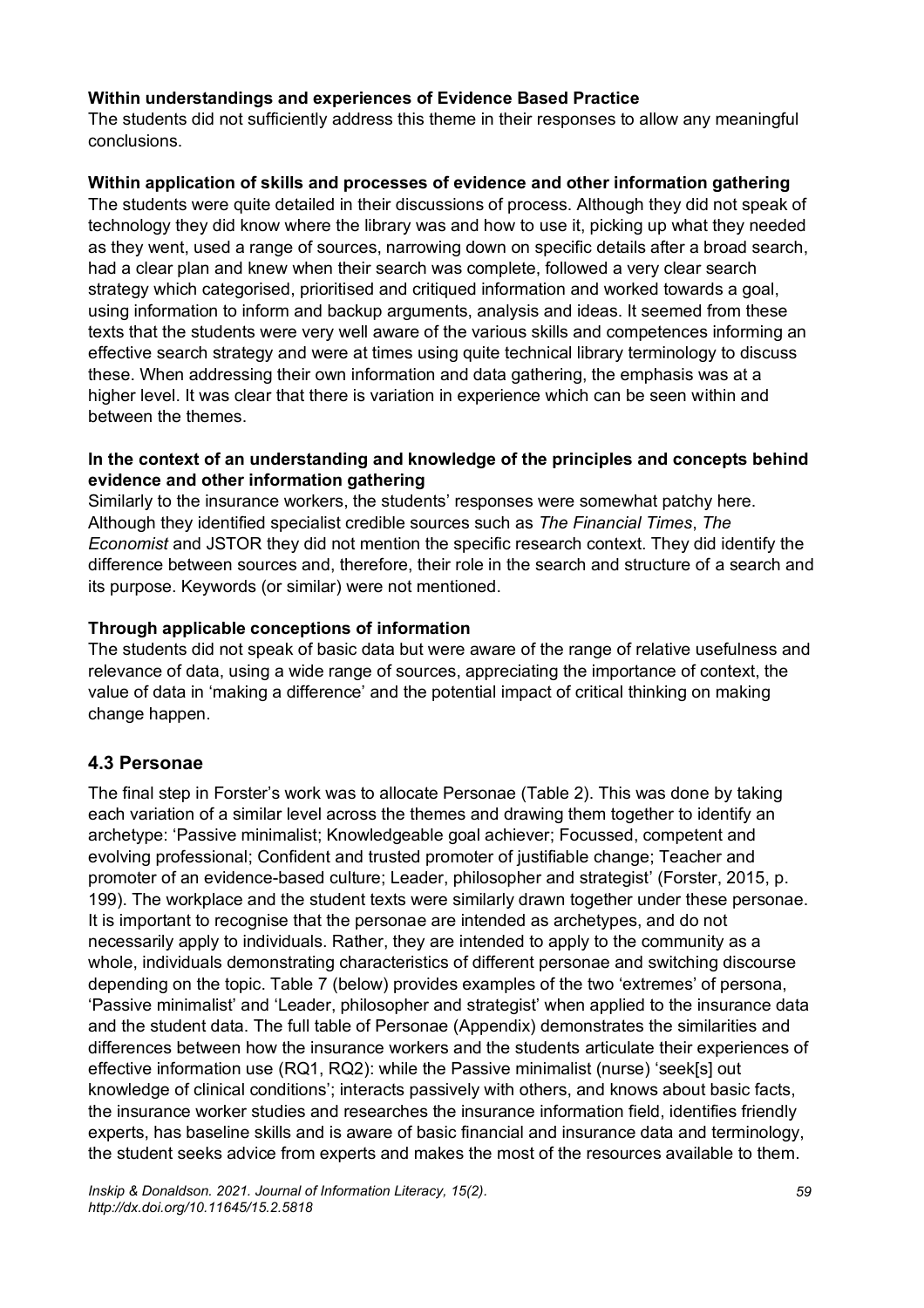It should be noted that the students did not address all of the dimensions of variation, suggesting they were not thinking at higher levels, but equally, this could be due to the small sample, and would need further investigation. The full personae can be seen in the Appendix.

#### **Table 7:** Persona examples

|              | <b>Passive minimalist</b>                                                                                                                                                                                                |                                                                                                                                                                                                                                                                                                                                                                   |  |  |  |
|--------------|--------------------------------------------------------------------------------------------------------------------------------------------------------------------------------------------------------------------------|-------------------------------------------------------------------------------------------------------------------------------------------------------------------------------------------------------------------------------------------------------------------------------------------------------------------------------------------------------------------|--|--|--|
| Code         | Insurance worker                                                                                                                                                                                                         | <b>Student</b>                                                                                                                                                                                                                                                                                                                                                    |  |  |  |
| SDV-A        | I have been studying and researching<br>the insurance information field and<br>language. I develop key technical skills<br>I need (eg MS Office).                                                                        | I make the most of the resources<br>provided by my course tutors e.g.<br>reading lists ensuring I'm familiar<br>with the curriculum.                                                                                                                                                                                                                              |  |  |  |
| REL-A        | I am good at identifying friendly<br>experts who are able and willing to<br>give me relevant information and<br>advice.                                                                                                  | I am good at identifying helpful<br>experts who are able and willing to<br>give me relevant information,<br>support and advice. I seek<br>guidance from people who know<br>more than I do, like my lecturers,<br>coursemates, friends, and library<br>staff. I ask questions and request<br>feedback on my work from<br>lecturers, in order to perform<br>better. |  |  |  |
| <b>BES-A</b> | I have good baseline skills which<br>follow policy and protocols. I am willing<br>to build on these skills and have an<br>inquisitive and positive attitude to<br>learning.                                              |                                                                                                                                                                                                                                                                                                                                                                   |  |  |  |
| EBP-A        | I seek out ways to understand the<br>process of insurance. I follow<br>quidelines, protocols and policy<br>documents.                                                                                                    |                                                                                                                                                                                                                                                                                                                                                                   |  |  |  |
| <b>SKL-A</b> | I confidently use software to help<br>manage and interpret numerical data<br>efficiently.                                                                                                                                |                                                                                                                                                                                                                                                                                                                                                                   |  |  |  |
| PRI-A        | I have background technical<br>knowledge of information sources and<br>types needed to research and use<br>data and information - such as<br>professional subscription sources for<br>the sector and internal databases. | I am aware of information sources<br>and types needed to research and<br>use data and information. I know<br>which ones are considered<br>credible - such as the FT, The<br>Economist, JSTOR and special<br>library resources, as well as<br>articles recommended by lecturers.                                                                                   |  |  |  |
| CON-A        | I usually think about basic financial<br>and insurance data and terminology.                                                                                                                                             |                                                                                                                                                                                                                                                                                                                                                                   |  |  |  |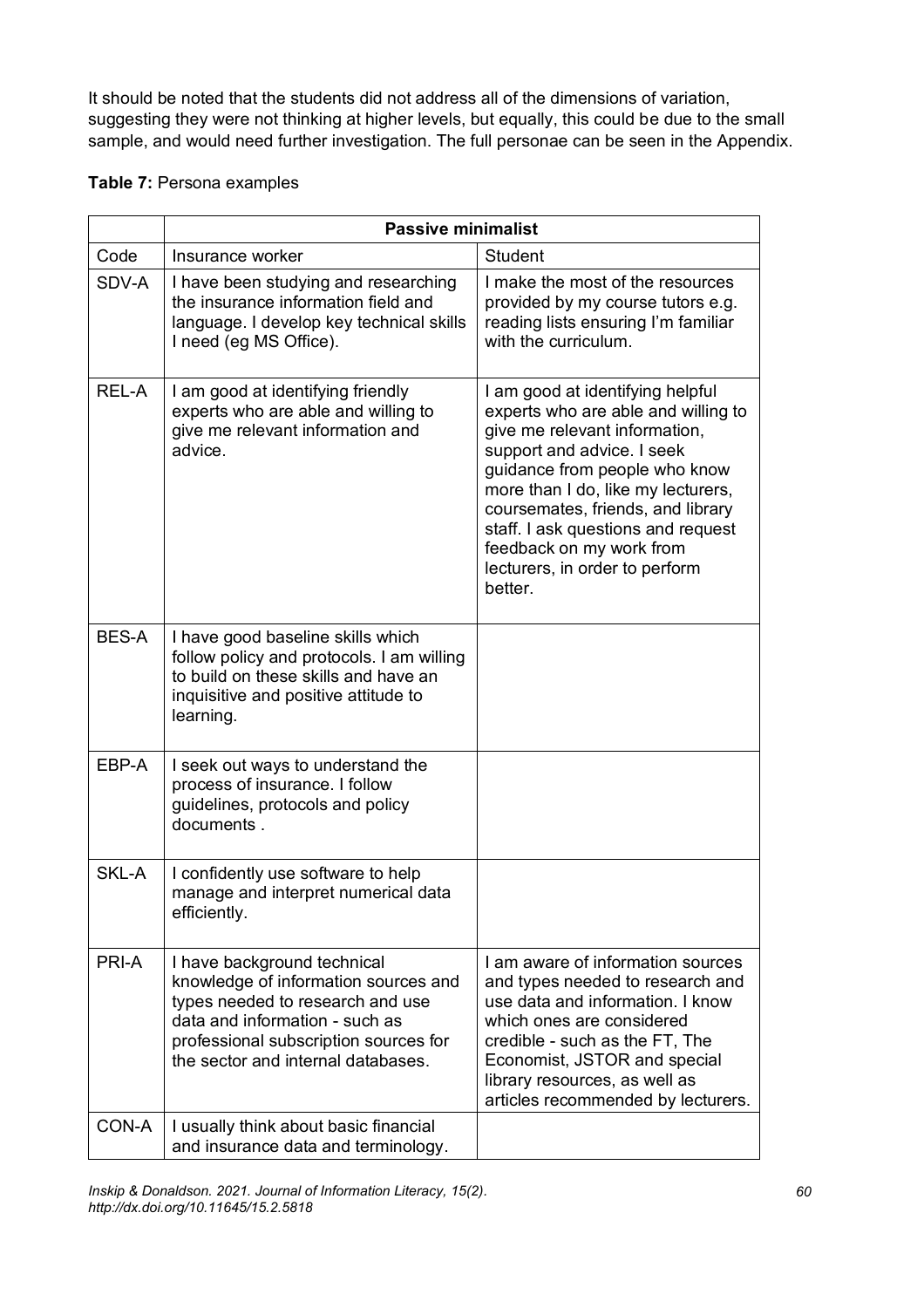|              | <b>Leader, Philosopher and Strategist</b>                                                                                                                                                                  |                                                                                                                                                                                                                                                                                   |  |  |  |
|--------------|------------------------------------------------------------------------------------------------------------------------------------------------------------------------------------------------------------|-----------------------------------------------------------------------------------------------------------------------------------------------------------------------------------------------------------------------------------------------------------------------------------|--|--|--|
| SDV-F        | I am equipped to critically reflect on<br>insurance information that is passed to<br>me. I use this to form arguments and<br>develop wider business strategy.                                              |                                                                                                                                                                                                                                                                                   |  |  |  |
| REL-F        | I ensure processes are in place to<br>allow the sharing of information and<br>ideas with me and others.                                                                                                    |                                                                                                                                                                                                                                                                                   |  |  |  |
| <b>BES-F</b> | I understand how best practice<br>impacts the business. I recognise the<br>vital role accurate information and data<br>play in profitable operations, company<br>performance and competitive<br>advantage. |                                                                                                                                                                                                                                                                                   |  |  |  |
| EBP-F        | I creatively explore ideas. I draw from<br>experience and reliable information to<br>present a story which contributes to<br>the organisation's reputation.                                                |                                                                                                                                                                                                                                                                                   |  |  |  |
| SKL-F        | I understand the strategic and<br>decision-making purpose of the data<br>and information being gathered and<br>the contribution it will make to the<br>business.                                           | I have a clear understanding of my<br>overall goal. My search strategy,<br>and everything I do during my<br>search, works towards that goal.<br>The information I gather and use<br>serves a purpose. I use it to inform<br>and back up my own arguments,<br>analysis, and ideas. |  |  |  |
| PRI-F        | I appreciate the ultimate purpose for<br>the business in information gathering. I<br>fully understand the need before I set<br>out to do the task.                                                         | I understand that information<br>gathering has an objective, and I'm<br>aware of techniques that help pull<br>arguments together with analysis<br>of data to answer the question at<br>hand e.g. PEST analysis.                                                                   |  |  |  |
| CON-F        | I see data and information as a basis<br>for predicting future events, reducing<br>uncertainty, and informing strategy<br>development.                                                                     | I see data and information as<br>things that need to be processed<br>using critical thinking, to provide<br>the basis for actual change,<br>strategy or theory that in future will<br>be beneficial in the real world.                                                            |  |  |  |

# **5. Discussion**

The theming and subsequent revisions of the statements presents a picture of the spoken experience of effective information use in these communities of interest. They provide insights into the collective experience of IL within this insurance workplace, and are constructed using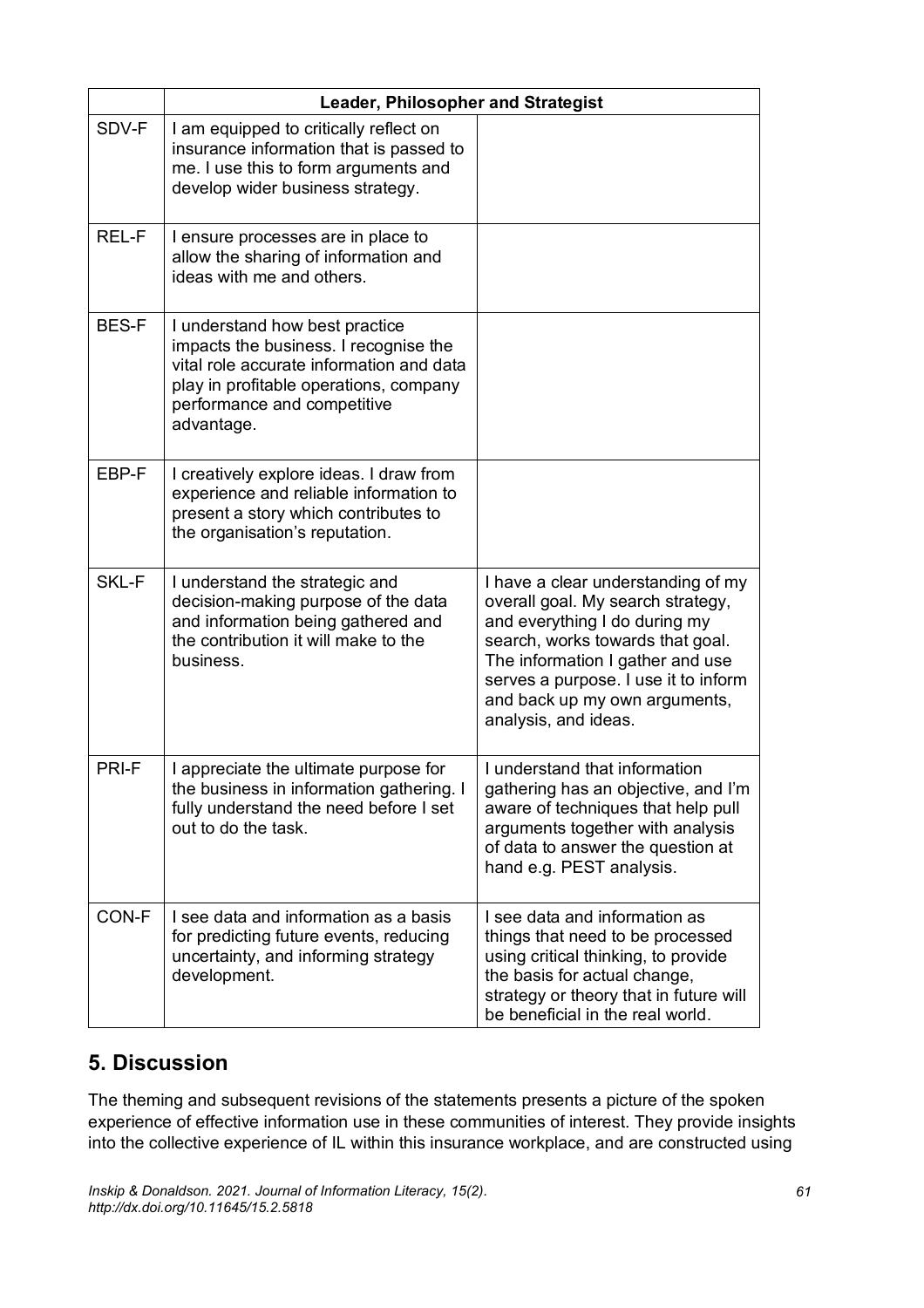the participants' own language in an attempt to more closely represent the experiences within this community of practice. Indeed, as Lave and Wenger (1991) identify, adopting the language of the community of practice enables legitimate peripheral participation in the community and thus, learning. This is reinforced by the h-point vocabulary of the unique workplace texts, which includes numerous terms specific to this community (Table 4, 5).

Within the workplace participant texts there was evidence of a range of dimensions and the range of themes was also applicable. In some cases (see Appendix), the participants demonstrate a similarity to Forster's nurses (Forster, 2015).

The seven themes provide a deep, rich and detailed picture of effective information use within this workplace context and allow some comparison between the nurses, the insurers and the students. They provide evidence that the participants experience variations of dimension similar to those of Forster's nurses, and while these variations differ in detail, still group together under similar themes. Self-development, information sharing, best practice and evidence-based practice, information gathering processes, principles and conceptions are all part of the picture in this context. Naturally the details of these differ, and these differences are made more explicit here by the use of the participants' own terminology, an approach which gives voice to the community. The additional benefit of a language analysis approach is that it allows some comparisons to be made between the two communities of interest here. We saw fewer examples of higher level skills amongst the students, they were using information for a specific purpose (coursework), their instructions and sources were very clearly identified, they were focusing on individual work, and their timescale was generally quite extended, with a specific end date (submission of coursework). The insurance workers, on the other hand, displayed a range of skills across the sample (not always in relation to their age or their experience), worked with vague instruction, were often producing elements of work which informed a wider project, and were working to tight deadlines which meant they could not be comprehensive in their approach. These differences resonate with findings of Abram (2013), O'Farrill (2010) and Goldstein (2014) and strongly support Lloyd's assertions around the contextual nature of IL (2006).

From the examples in Table 2 it can be seen that some progression is required to move through the categories of description, from passive minimalist towards leader, philosopher and strategist. It is suggested that this framework could be used to identify and to develop this progression as an element of workplace learning and staff development. The student personae also provide insights into the semantic gap between their conceptions and those within this workplace context. The personae further demonstrate the differing terminologies used within the workplace and education and have potential to be used to support efforts of transition from HE to insurance work.

The limitations of this work centre on the small sample of students. Although the lack of terms used more than once which are unique to the education texts strongly suggests the students are a looser-knit community than the workplace participants, this is not to say the students do not have their own community (or, more likely, communities) of practice, but the fact they were a very small sample and were drawn from a wide range of courses and experiences may explain this apparent disengagement. A larger sample of students from a more closely related subject area would probably have impacted on this finding, which could be a subject of further work.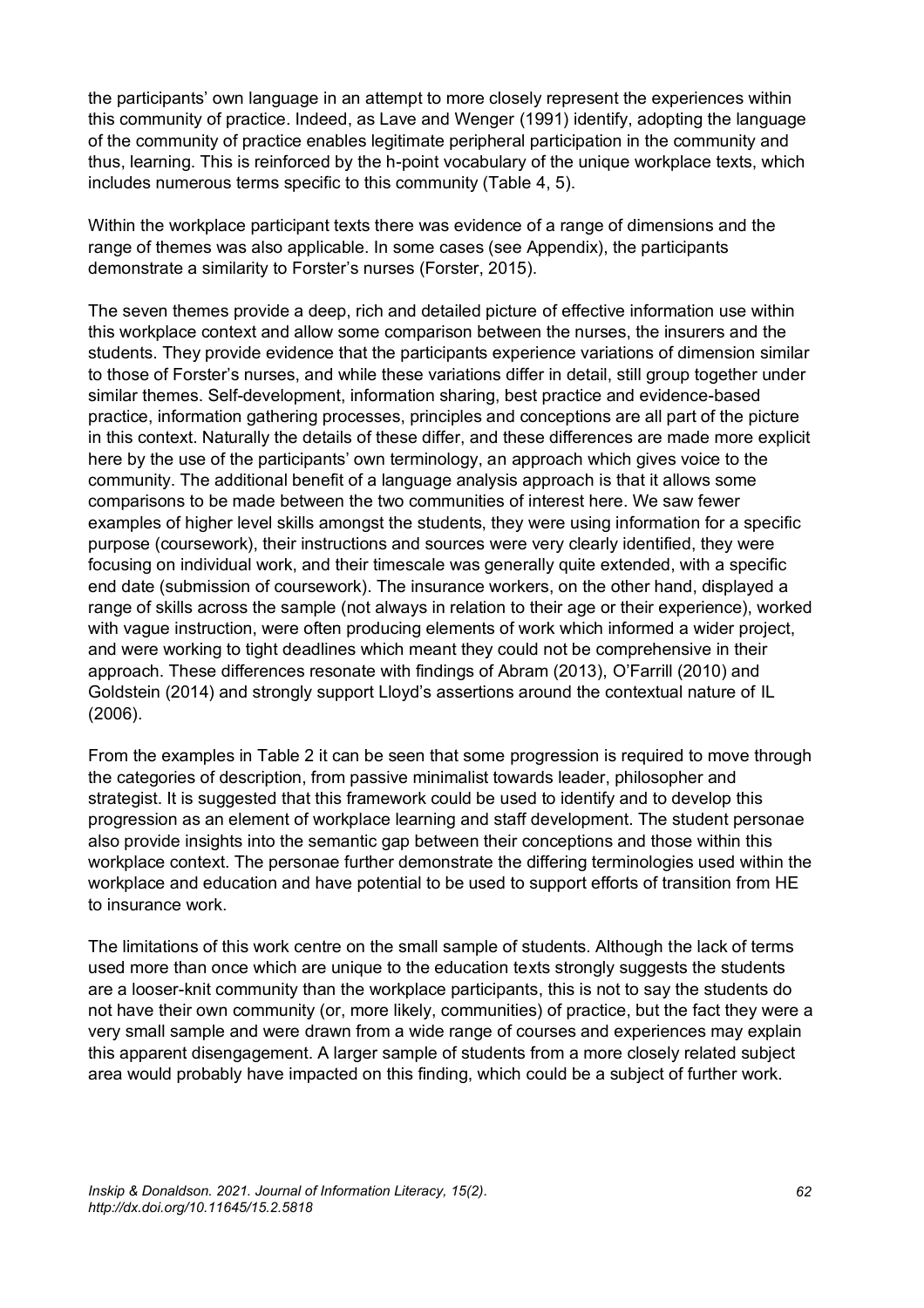# **6. Conclusion and future work**

This paper has explored insurance workers' conceptions of effective information use in a particular firm in some detail and made some comparisons with student and nurses. While we do not make any claims as to the wider generalisability of our findings, the application of Forster's framework allows the identification of some key areas for exploration. In particular:

- the nature of workplace IL in the insurance context as identified and articulated by these participants seems to be contextual and spread over a range of themes (self-development, relationships, best practice, evidence-based practice, application of skills, principles and concepts, conceptions) which partially link to those found in nursing;
- these themes support the view that IL is wider than a task and skills-based approach and should be considered as a more holistic concept;
- the semantic gap between the insurance and education context has allowed us to identify some links between these two communities of practice within the context of the framework, allowing us to tentatively propose that use of the language of the insurance firm would help those aspiring to work in that sector communicate more effectively with potential employers.

Deeper insight into language use has the potential to support human resources staff and careers consultants in identifying and evaluating the levels of IL of their clients and colleagues and contribute to job-hunting and self-development.

Further work is planned to develop an online 'personality test' to support the use of these findings and we also plan to explore the use of language in other professions and workplaces to explore in more detail how language use influences people's conceptions of the information experience. While clearly the contextual nature of IL means that, in the words of Abram, 'it's different' (2013), understanding more about where the similarities as well as the differences lie may help to provide further insights into how transition from education to employment could be supported more effectively.

### **Acknowledgements**

The authors would like to thank the CILIP Information Literacy Group for funding this research. We would also like to thank the following for their input during the research: Kieron Jones (UCL Library), Steve Rowett (UCL Digital Education), Eleanor Wale (UCL MA LIS student), and the anonymous reviewers who made such helpful contributions. Most of all we would like to thank our anonymous participants, without whom this research would not have been possible, for their contributions.

### **References**

Abram, S. (2013). Workplace information literacy: It's different. In M. Hepworth, & G. Walton, (Eds.), *Developing people's information capabilities: Fostering information literacy in educational, workplace and community contexts* (pp. 205-222). Emerald.

ACRL (2000). *Information literacy competency standards for higher education*. ALAIR. <https://alair.ala.org/handle/11213/7668>

Ahmad, F., Widen, G., & Huvila, I. (2020). The impact of workplace information literacy on organizational innovation: An empirical study. *International Journal of Information Management 51*. <https://doi.org/10.1016/j.ijinfomgt.2019.102041>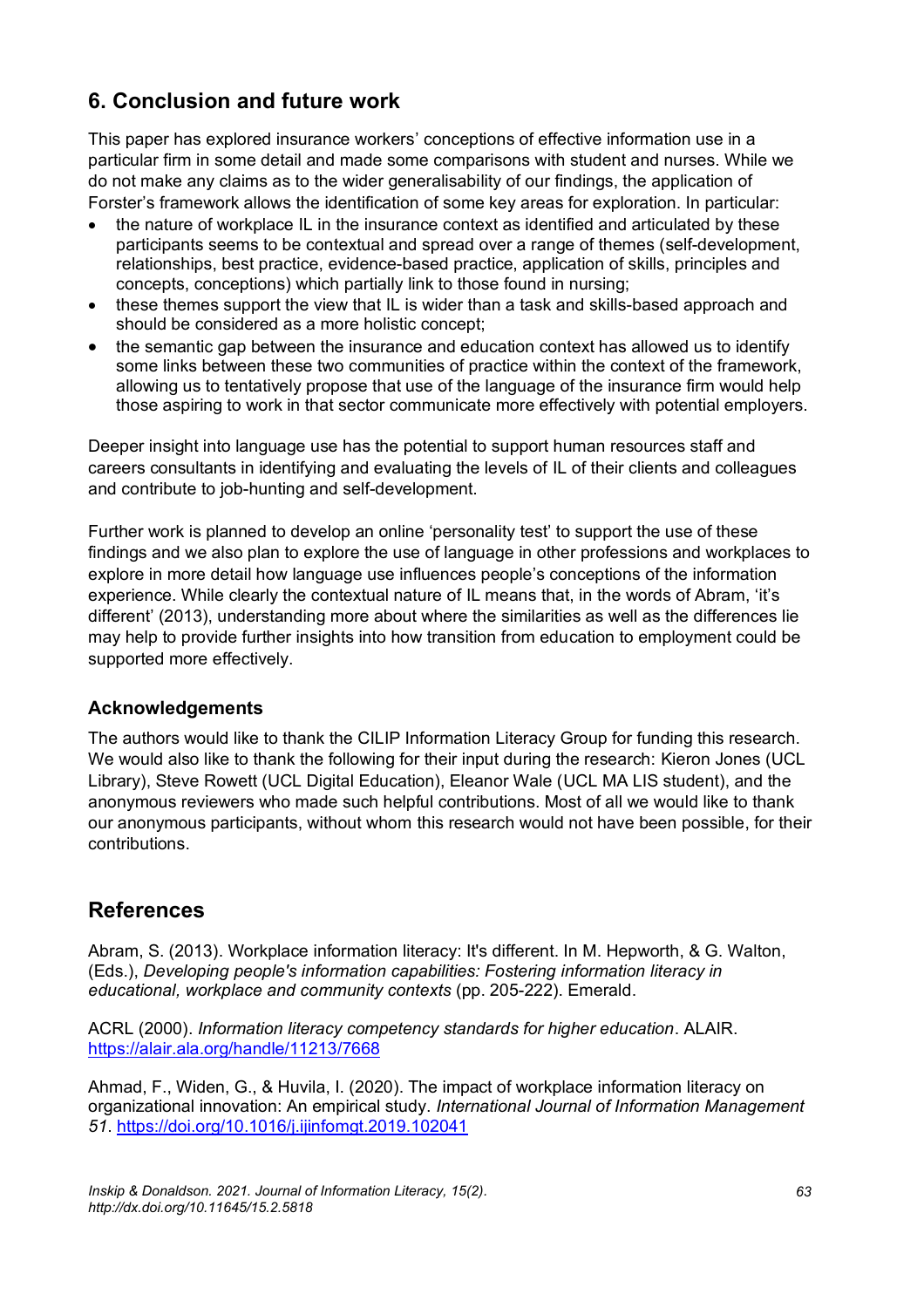ALA (2015). *Framework for Information Literacy for Higher Education*. American Library Association. <http://www.ala.org/acrl/standards/ilframework>

Andrews, T. (2012). What is social constructionism? *Grounded Theory Review: An International Journal, 11*(1).<http://groundedtheoryreview.com/2012/06/01/what-is-social-constructionism/>

Axelsson, M. L., Brage, C., Gustafsson Åman, K., & Öström, M. (2017). Mind the gap! Academic information literacy vs workforce information literacy. In *10th Annual International Conference of Education, Research and Innovation (ICERI)* (pp. 1508-1518). Iated-Int Assoc Technology Education & Development.

Bates, M. J. (2010). Information behavior. In M. J. Bates & M. N. Maack (Eds.) Encyclopedia of library and information sciences, 3 (pp. 2381-2391). CRC Press.

Binsfeld, A. (2019). New barristers' information literacy challenges as they transition from education to the workplace*. Legal Information Management, 19*(1), 36-45. <https://doi.org/10.1017/S1472669619000057>

Burr, V. (2003). *Social Constructionism*. Routledge.

Byström, K., Ruthven, I., & Heinström, J. (2017). Work and information: Which workplace models still work in modern digital workplaces?. *Information Research, 22*(1), CoLIS paper 1651. [http://InformationR.net/ir/22-1/colis/colis1651.html](http://informationr.net/ir/22-1/colis/colis1651.html) 

Chyung, S. Y., Stepich, D., & Cox, D. (2006). Building a competency-based curriculum architecture to educate 21st-century business practitioners. *Journal of Education for Business, 81*(6), 307-314. <https://doi.org/10.3200/JOEB.81.6.307-314>

CII (2017). *Insurance competency framework*. Chartered Insurance Institute. <http://www.cii.co.uk/qualifications/qualification-information/insurance-competency-framework/>

Conley, T. M. & Gil, E. L. (2011). Information literacy for undergraduate business students: Examining value, relevancy, and implications for the new century. *Journal of Business & Finance Librarianship, 16*(3). 213–228. <https://doi.org/10.1080/08963568.2011.581562>

Costa, C. (2009). Use of online information resources by RMIT university economics, finance, and marketing students participating in a cooperative education program. *Australian Academic & Research Libraries, 40*(1). 36-49. <https://doi.org/10.1080/00048623.2009.10721377>

Crawford, J. & Irving, C. (2009). Information literacy in the workplace: A qualitative exploratory study. *Journal of Librarianship & Information Science, 41*(1). 29-38. <https://doi.org/10.1177%2F0961000608099897>

Drucker, P. (1994). Infoliteracy. *Forbes ASAP Supplement*, pp. 104-109.

Forster, M. (2013a). Information literacy as a facilitator of ethical practice in the professions. *Journal of Information Literacy, 7*(1). 18-29. <https://doi.org/10.11645/7.1.1783>

Forster, M. (2013b). A phenomenographic investigation into information literacy in nursing practice — Preliminary findings and methodological issue. *Nurse Education Today, 33*(10). 1237-1241. <https://doi.org/10.1016/j.nedt.2012.05.027>

Forster, M. (2015). Six ways of experiencing information literacy in nursing: The findings of a phenomenographic study. *Nurse Education Today, 35*(1). 195-200. <https://doi.org/10.1016/j.nedt.2014.06.005>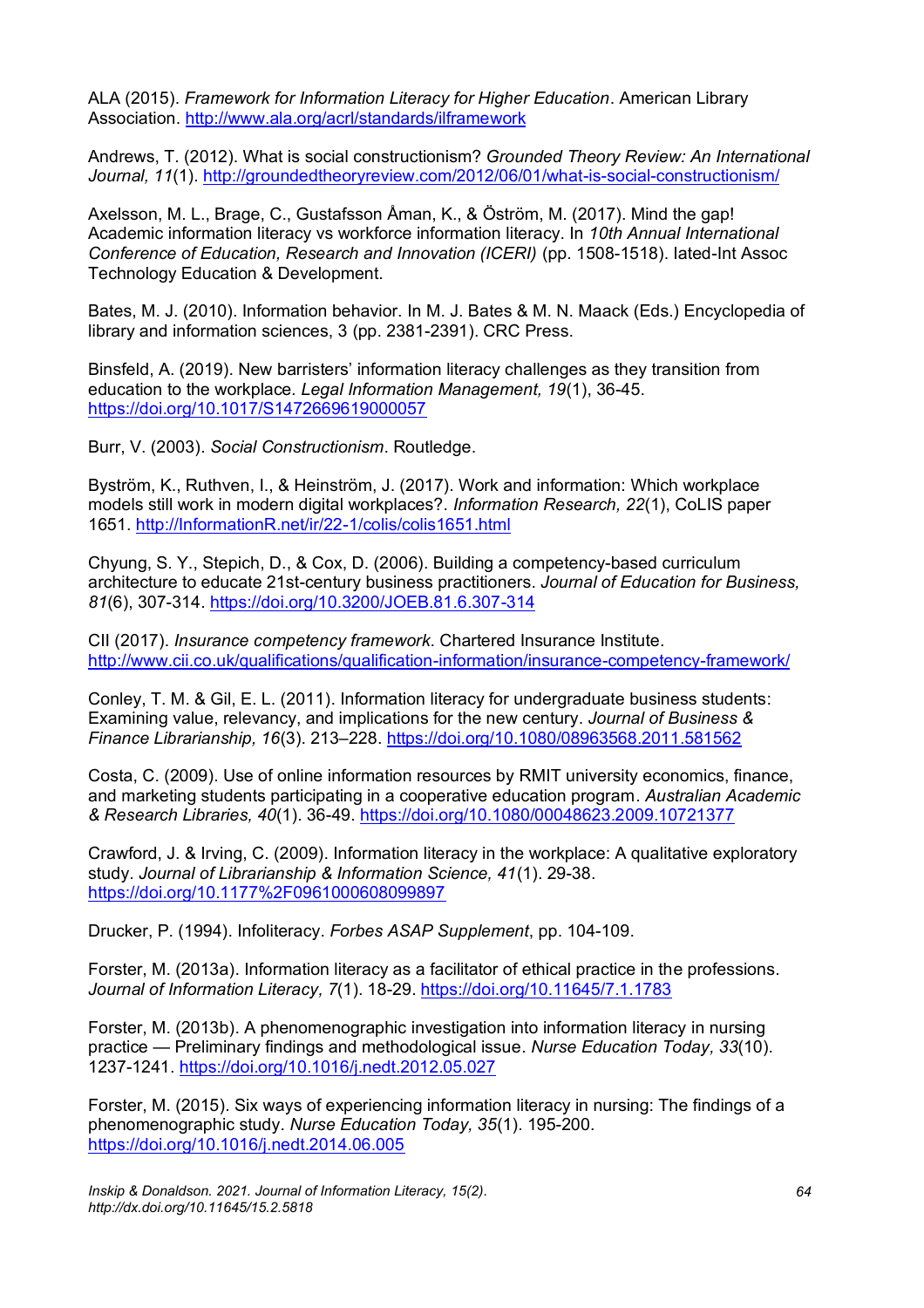Forster, M. (2016). Phenomenography: A methodology for information literacy research. *Journal of Librarianship and Information Science, 48*(4). 353-362. <https://doi.org/10.1177%2F0961000614566481>

Forster, M. (Ed.). (2017). *Information literacy in the workplace*. Facet

Forster, M. (2019). 'Ethnographic' thematic phenomenography. *Journal of Documentation 75*(2). 349-365. <https://doi.org/10.1108/JD-05-2018-0079>

Fourie, I., & Julien, H. (2014). IRS, information services and LIS research - a reminder about affect and the affective paradigm ... and a question. *Library Hi Tech 32*(1). 190-201. <https://doi.org/10.1108/LHT-10-2013-0144>

Garner, S. D. (Ed.). (2005). *High-level colloquium on information literacy and lifelong learning*. IFLA. [https://www.ifla.org/files/assets/information-literacy/publications/high-level-colloquium-](https://www.ifla.org/files/assets/information-literacy/publications/high-level-colloquium-2005.pdf)[2005.pdf](https://www.ifla.org/files/assets/information-literacy/publications/high-level-colloquium-2005.pdf)

Gergen, K. J. (2015). *An invitation to social construction*. Sage.

Gilinsky, A., & Robison, R. (2008). A proposed design for the business capstone course with emphasis on improving students' information competency. *Journal of Management Education, 32*(4). 400-419. <https://doi.org/10.1177%2F1052562907307633>

Goldstein, S. (2014). *Transferring information know-how: Information literacy at the interface between higher education and employment*. Informall. [https://www.informall.org.uk/wp](https://www.informall.org.uk/wp-content/uploads/2015/11/Report-on-transferability-of-IL-beyond-academia-FINAL.pdf)[content/uploads/2015/11/Report-on-transferability-of-IL-beyond-academia-FINAL.pdf](https://www.informall.org.uk/wp-content/uploads/2015/11/Report-on-transferability-of-IL-beyond-academia-FINAL.pdf)

Goldstein, S., & Whitworth, A. (2015). Determining the value of information literacy for employers. In S. Kurbanoglu, J. Boustany, S. Špiranec, E. Grassian, D. Mizrachi, & L. Roy (Eds.), Information literacy: moving toward sustainability. Third European conference, ECIL 2015 (pp. 70-79). Springer.

Hawes, D. K. (1994). Information literacy and the business schools. *Journal of Education for Business, 70*(1). 54-61. <https://doi.org/10.1080/08832323.1994.10117725>

Head, A. J. (2017). Posing the million dollar question: What happens after graduation? *Journal of Information Literacy, 11*(1). 80-90. <https://doi.org/10.11645/11.1.2186>

Hein, A. M. (2010). Identification and bridging of semantic gaps in the context of multi-domain engineering. In D. E. Goldberg & D. P. Michelfelder (Eds.), *Abstracts of the 2010 forum on philosophy, engineering & technology, Colorado School of Mines May 9-10, 2010*, (pp. 57-59). Colorado School of Mines.

HESA. (2015). *Destinations of leavers from higher education 2013-14*. HESA. <http://www.hesa.ac.uk/data-and-analysis/publications/destinations-2013-14>

Hiemstra, D. (2000). A probabilistic justification for using  $f(x)$  idf term weighting in information retrieval. *International Journal on Digital Libraries, 3*(2). 131-139. <https://doi.org/10.1007/s007999900025>

Holland, A. G. (2006). Associating social constructionism and extended cognition in information studies. *Journal of Documentation, 62*(1). 91-100.<https://doi.org/10.1108/00220410610642066>

Hwang, Y. (2011). Measuring information behaviour performance inside a company: a case study. *Information Research, 16*(2). Paper 480. [http://InformationR.net/ir/16-2/paper480.html](http://informationr.net/ir/16-2/paper480.html)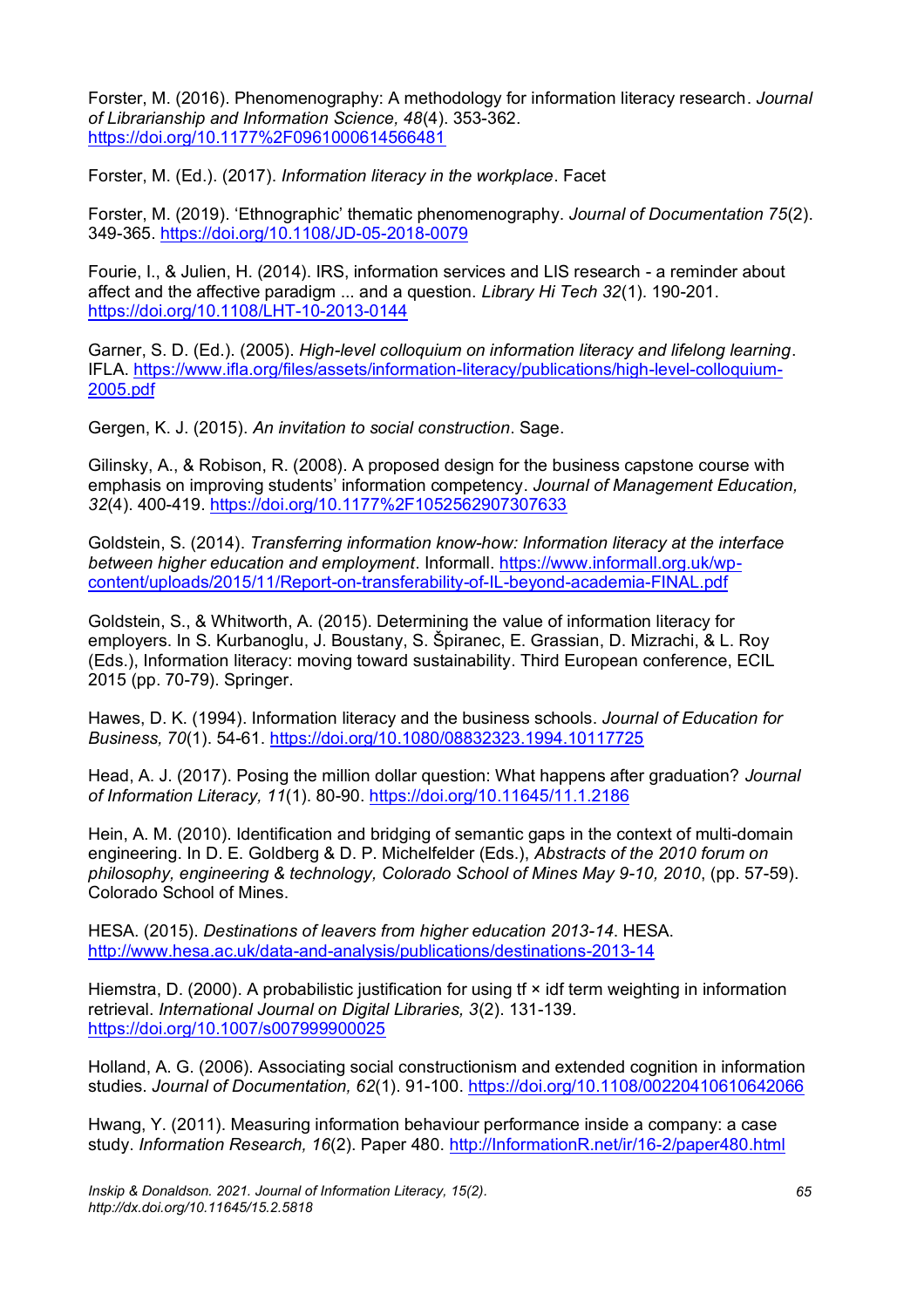Inskip, C. (2014). *Information literacy is for life, not just for a good degree: A literature review*. UCL Discovery

[http://discovery.ucl.ac.uk/1448073/1/IL%20in%20the%20workplace%20literature%20review%2](http://discovery.ucl.ac.uk/1448073/1/IL%20in%20the%20workplace%20literature%20review%20Dr%20C%20Inskip%20June%202014.%20doc.pdf) [0Dr%20C%20Inskip%20June%202014.%20doc.pdf](http://discovery.ucl.ac.uk/1448073/1/IL%20in%20the%20workplace%20literature%20review%20Dr%20C%20Inskip%20June%202014.%20doc.pdf)

Jinadu, I., & Kaur, K. (2014). Information literacy at the workplace: A suggested model for a developing country. *Libri: International Journal of Libraries & Information Services, 64*(1). 61-74. <https://doi.org/10.1515/libri-2014-0006>

Johnson, I. M. (2013). The impact on education for librarianship and information studies of the Bologna process and related European Commission programmes - and some outstanding issues in Europe and beyond. *Education for Information, 30*(1-2). 63-92. <https://doi.org/10.3233/efi-130933>

Klusek, L., & Bornstein, J. (2006). Information literacy skills for business careers: Matching skills to the workplace. *Journal of Business & Finance Librarianship, 11*(4). 3-21. [https://doi.org/10.1300/J109v11n04\\_02](https://doi.org/10.1300/J109v11n04_02)

Lave, J. and Wenger, E. (1991). *Situated learning: Legitimate peripheral participation*. Cambridge UP.

Li, C.K., & Hung, C.H. (2010). An examination of the mediating role of person-job fit in relations between information literacy and work outcomes. *Journal of Workplace Learning, 22*(5). 306- 318. <https://doi.org/10.1108/13665621011053217>

Limberg, L., Sundin, O., & Talja, S. (2012). Three theoretical perspectives on information literacy. *Human IT: Journal for Information Technology Studies as a Human Science, 11*(2). 93- 130.

Lloyd, A. (2006). Information literacy landscapes: An emerging picture. *Journal of Documentation, 62*(5). 570-583. <https://doi.org/10.1108/00220410610688723>

Lloyd, A. (2010). Framing information literacy as information practice: Site ontology and practice theory. *Journal of Documentation 66*(2). 245-58. <https://doi.org/10.1108/00220411011023643>

Lloyd, A. (2011). Trapped between a rock and a hard place: What counts as information literacy in the workplace and how is it conceptualized? *Library Trends, 60*(2). 277-296. <https://doi.org/10.1353/lib.2011.0046>

Lloyd, A. (2012). Information literacy as a socially enacted practice: Sensitising themes for an emerging perspective of people-in-practice. *Journal of Documentation, 68*(6), 772-783. <https://doi.org/10.1108/00220411211277037>

Lloyd, A., & Somerville, M. (2006). Working information. *Journal of Workplace Learning, 18*(3). 186-198.

Lockerbie, H., & Williams, D. (2019). Seven pillars and five minds: small business workplace information literacy. *Journal of Documentation, 75*(5). 977-994. [http://dx.doi.org/10.1108/JD-09-](http://dx.doi.org/10.1108/JD-09-2018-0151) [2018-0151](http://dx.doi.org/10.1108/JD-09-2018-0151)

Lundh, A. H., Limberg, L. and Lloyd, A. (2013). Swapping settings: Researching information literacy in workplace and in educational contexts. *Information Research - an International Electronic Journal, 18*(3). Paper C05.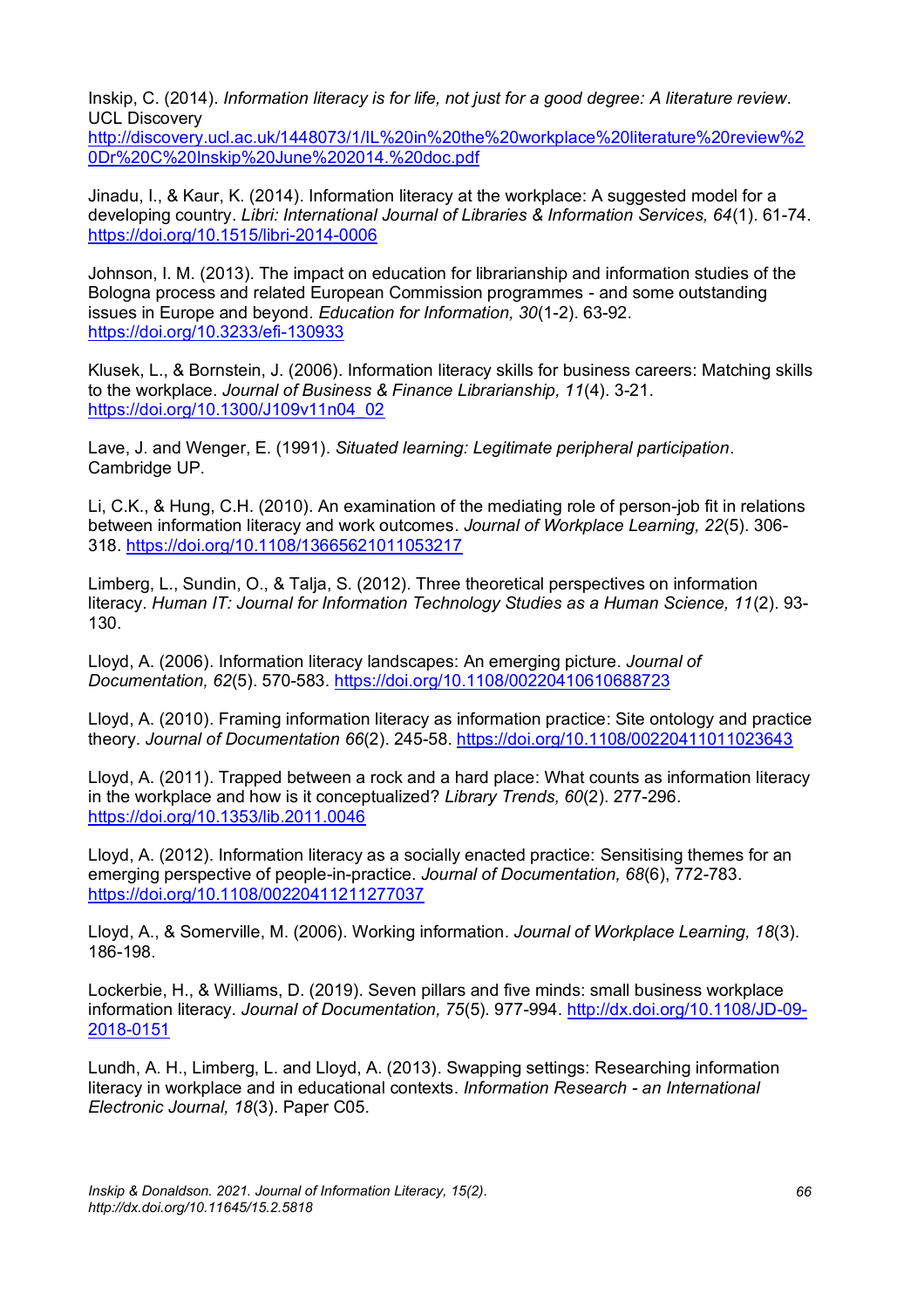Malafi, E., Liu, G., & Goldstein, S. (2017). Business and workplace information literacy: Three perspectives. *Reference & User Services Quarterly, 57*(2). 79-85. <https://doi.org/10.5860/rusq.57.2.6521>

Marchand, D., Kettinger, W. J., & D. Rollins, J. D. (2000). Information orientation: People, technology and the bottom line. *Sloan Management Review 41*(4). 69-80.

Marton, F. (1986). Phenomenography – A research approach to investigating different understandings of reality. *Journal of Thought, 21*(3). 28-49.

Mawson, M., & Haworth, A. C. (2018). Supporting the employability agenda in university libraries. *Information and Learning Science, 119*(1/2). 101-108. [http://dx.doi.org/10.1108/ILS-04-](http://dx.doi.org/10.1108/ILS-04-2017-0027) [2017-0027](http://dx.doi.org/10.1108/ILS-04-2017-0027)

Molopyane, J., & Fourie, I. (2015). A framework for workplace information literacy in academic contexts: Central University of Technology, Free State (South Africa) as case study. *Library Hi Tech, 33*(4). 562-583. <https://doi.org/10.1108/LHT-02-2015-0013>

Natt, A. (2013). What Is business information literacy and can the corporate librarian contribute anything to the discourse?. *Journal of Business & Finance Librarianship, 18*(2). 146-174. <https://doi.org/10.1080/08963568.2013.769290>

Nonaka, I. & Takeuchi, H. (1995). *The knowledge-creating company: How Japanese companies create the dynamics of innovation*. Oxford UP.

O'Farrill, R. T. (2010). Information literacy and knowledge management at work: Conceptions of effective information use at NHS24. *Journal of Documentation, 66*(5). 706-733. <https://doi.org/10.1108/00220411011066808>

O'Sullivan, C. (2002). Is information literacy relevant in the real world?. *Reference Services Review, 30*(1). 7-14. <https://doi.org/10.1108/00907320210416492>

Paisley, W. J. (1968). Information needs and uses. *Annual review of information science and technology, 3*(1). 1-30.

Pavlina, K., Spiranec, S., & Pavlina, A. P. (2014). Information competences - students' perspective. In *2014 37th International Convention on Information and Communication Technology, Electronics and Microelectronics (Mipro)* (pp. 778-781). IEEE.

Phillips, M., Fosmire, M., Turner, L., Petersheim, K., & Lu, J. (2019). Comparing the information needs and experiences of undergraduate students and practicing engineers. *Journal of Academic Librarianship 45*(1). 39-49. <https://doi.org/10.1016/j.acalib.2018.12.004>

Popescu, I. (2007). Text ranking by the weight of highly frequent words. In P. Grzybek & R. Köhler (Eds.), *Exact Methods in the Study of Language and Text* (pp. 555-566). De Gruyter.

Porter, M. and Millar, V. (1985). How information gives you competitive advantage. *Harvard Business Review, 63*(4). 149-160.

Prince, M., Burns, D., Lu, X., & Winsor, R. (2015). Knowledge and skills transfer between mba and workplace. *Journal of Workplace Learning 27*(3). 207-25. [https://doi.org/10.1108/JWL-06-](https://doi.org/10.1108/JWL-06-2014-0047) [2014-0047](https://doi.org/10.1108/JWL-06-2014-0047)

QAA. (2014). *Subject benchmark statements*. The Quality Assurance Agency for Higher Education (QAA).<https://www.qaa.ac.uk/quality-code/subject-benchmark-statements>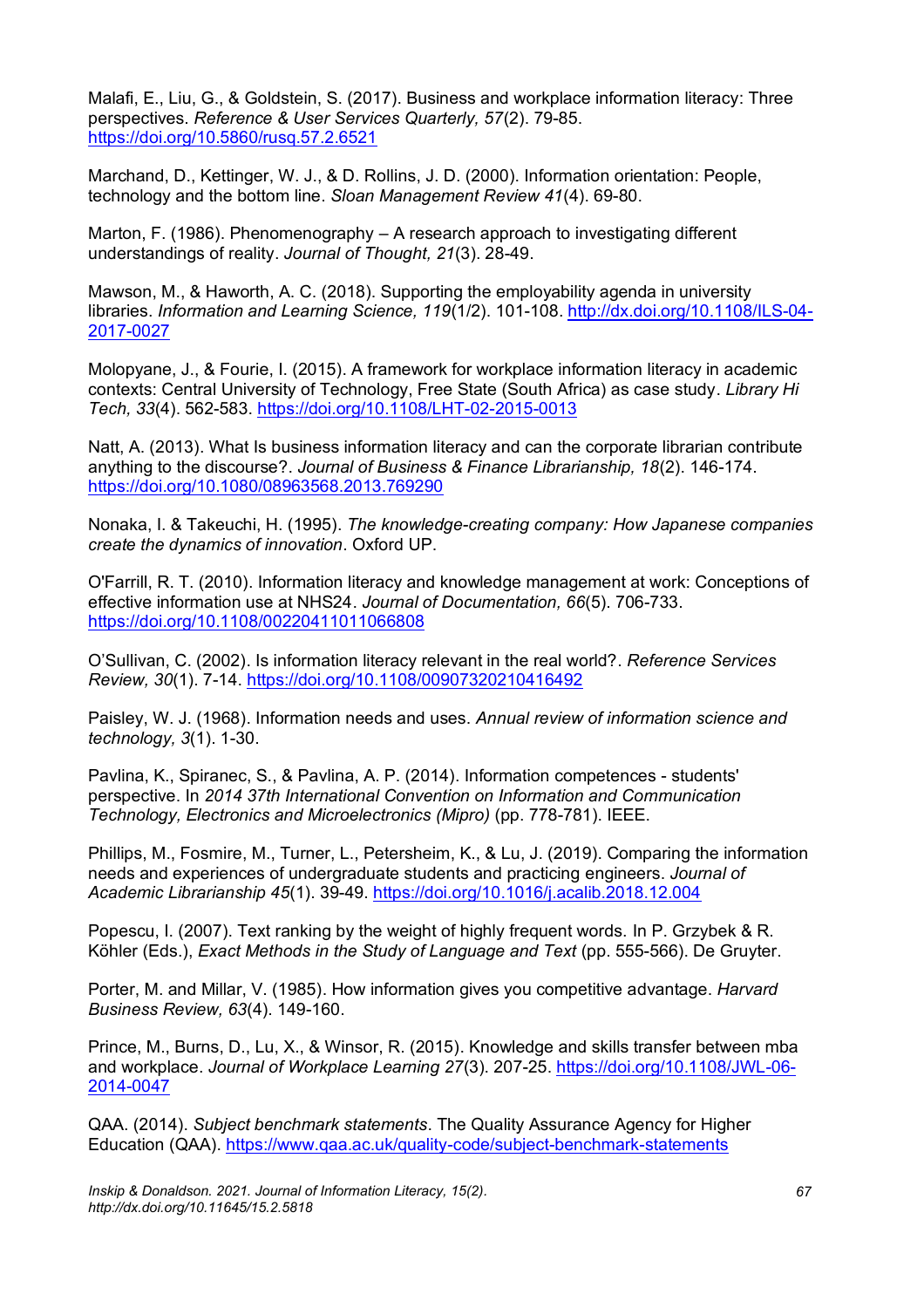Quinn, T., & Leligdon, L. (2014). Executive MBA students' information skills and knowledge: Discovering the difference between work and academics. *Journal of Business & Finance Librarianship, 19*(3). 234-255. <https://doi.org/10.1080/08963568.2014.916540>

Rees, C., Forbes, P., & Kubler, B. (2006). *Student Employability Profiles*. AdvanceHE. [https://www.heacademy.ac.uk/system/files/student\\_employability\\_profiles\\_apr07.pdf](https://www.heacademy.ac.uk/system/files/student_employability_profiles_apr07.pdf)

Savolainen, R. (2007). Information behavior and information practice: Reviewing the umbrella concepts of information seeking studies. *The Library Quarterly, 77*(2). 109-132. <https://doi.org/10.1086/517840>

Schmitt, N. (2010). *An introduction to applied linguistics*. Hodder Education.

SCONUL. (2011). *The SCONUL seven pillars of information literacy: Core model*. SCONUL. <https://www.sconul.ac.uk/page/seven-pillars-of-information-literacy>

Secker, J. (2018). The revised CILIP definition of information literacy. *Journal of Information Literacy, 12*(1). 156-158.<https://doi.org/10.11645/12.1.2454>

Sharun, S. 2019. Exploring value as a dimension of professional information literacy. *Journal of Information Literacy, 13*(2). 26–40. <https://doi.org/10.11645/13.2.2627>

Talja, S., Tuominen, K., & Savolainen, R. (2005). 'Isms' in information science: Constructivism, collectivism and constructionism. *Journal of Documentation, 61*(1). 79-101. <https://doi.org/10.1108/00220410510578023>

Teubert, W., & Čermáková, A. (2007). *Corpus linguistics: A short introduction*. Continuum.

Tuominen, K., Savolainen, R., & Talja, S. (2005). Information literacy as a sociotechnical practice. *The Library Quarterly, 75*(3), 329-345. <http://dx.doi.org/10.1086/497311>

Wadson, K., & Phillips, L. A. (2018). Information literacy skills and training of licensed practical nurses in Alberta, Canada: Results of a survey. *Health Information & Libraries Journal, 35*(2). 141-159.<https://doi.org/10.1111/hir.12217>

Wema, E. (2013). Workplace reflections of information literacy training: The case of the agriculture and health sectors in tanzania. In M. Hepworth & G. Walton (Eds.), *Developing people's information capabilities: Fostering information literacy in educational, workplace and community contexts* (pp. 179-201). Emerald.

Widén-Wulff, G. (2003). Information as a resource in the insurance business: The impact of structures and processes on organization information behaviour. *The New Review of Information Behaviour Research, 4*(1). 79-94.<https://doi.org/10.1080/14716.310310001631453>

Wiley, M. (2014). *A review of the literature on current practice in the development of employability skills*. SCONUL. [https://www.sconul.ac.uk/sites/default/files/documents/Employability%20Literature%20Review%](https://www.sconul.ac.uk/sites/default/files/documents/Employability%20Literature%20Review%20June%202014_0.pdf) [20June%202014\\_0.pdf](https://www.sconul.ac.uk/sites/default/files/documents/Employability%20Literature%20Review%20June%202014_0.pdf)

Williams, D., Cooper, K., & Wavell, C. (2014). *Information literacy in the workplace: An annotated bibliography*. Informall. [https://www.informall.org.uk/wp](https://www.informall.org.uk/wp-content/uploads/2015/11/Workplace-IL-annotated-bibliography.pdf)[content/uploads/2015/11/Workplace-IL-annotated-bibliography.pdf](https://www.informall.org.uk/wp-content/uploads/2015/11/Workplace-IL-annotated-bibliography.pdf)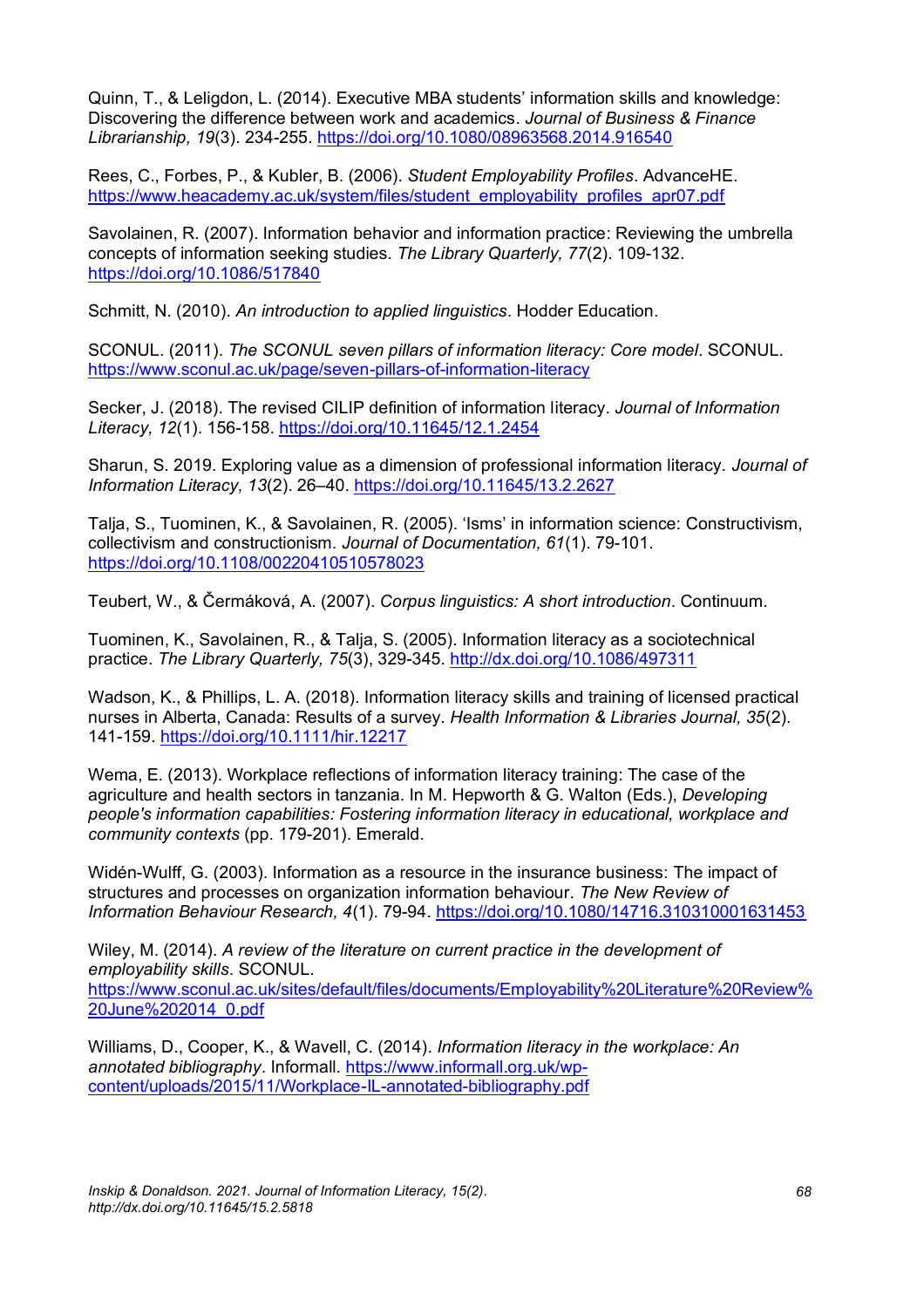Yates, C., Partridge, H. L., & Bruce, C. S. (2012). Exploring information experiences through phenomenography. *Library and Information Research, 36*(112). 96-119. <https://doi.org/10.29173/lirg496>

Zhang, X., Majid, S., & Foo, S. (2010). Environmental scanning: An application of information literacy skills at the workplace. *Journal of Information Science, 36*(6). 719-732. <https://doi.org/10.1177%2F0165551510385644>

Zurkowski, P. G. (1974). *The information service environment relationships and priorities. related paper no. 5* [microform]. ERIC Clearinghouse.

# **Appendix**

This table includes texts updating Forster's categories of description to reflect the practices of the participants in this research. The headings are Forster's. Empty cells were uncoded.

|              | <b>Passive minimalist</b>                                                                                                                                                            |                                                                                                                                                                                                                                                                                                                                                                            |                                                                                                                                                                     |  |  |
|--------------|--------------------------------------------------------------------------------------------------------------------------------------------------------------------------------------|----------------------------------------------------------------------------------------------------------------------------------------------------------------------------------------------------------------------------------------------------------------------------------------------------------------------------------------------------------------------------|---------------------------------------------------------------------------------------------------------------------------------------------------------------------|--|--|
| Code         | Insurance worker                                                                                                                                                                     | <b>Student</b>                                                                                                                                                                                                                                                                                                                                                             | <b>Nurse</b><br>(all cells in this column:<br>Forster, 2015, pp. 197-<br>199)                                                                                       |  |  |
| SDV-A        | I have been studying<br>and researching the<br>insurance information<br>field and language. I<br>develop key technical<br>skills I need (eg MS<br>Office).                           | I make the most of the<br>resources provided by<br>my course tutors e.g.<br>reading lists ensuring I'm<br>familiar with the<br>curriculum                                                                                                                                                                                                                                  | "A. Seeking out<br>knowledge of clinical<br>contexts and conditions<br>• Investigate newly<br>encountered clinical<br>conditions/situations"                        |  |  |
| REL-A        | I am good at identifying<br>friendly experts who<br>are able and willing to<br>give me relevant<br>information and advice.                                                           | I am good at identifying<br>helpful experts who are<br>able and willing to give<br>me relevant information,<br>support and advice. I<br>seek guidance from<br>people who know more<br>than I do, like my<br>lecturers, coursemates,<br>friends, and library staff. I<br>ask questions and<br>request feedback on my<br>work from lecturers, in<br>order to perform better. | "A. Interacting passively<br>with others - others as a<br>source of information<br>• Receiving information<br>from patients, colleagues<br>and other professionals" |  |  |
| <b>BES-A</b> | I have good baseline<br>skills which follow<br>policy and protocols. I<br>am willing to build on<br>these skills and have<br>an inquisitive and<br>positive attitude to<br>learning. |                                                                                                                                                                                                                                                                                                                                                                            | "A. Practising with<br>sufficient background<br>information<br>• Obtaining sufficient<br>background psycho-socio-<br>cultural background<br>knowledge on a patient  |  |  |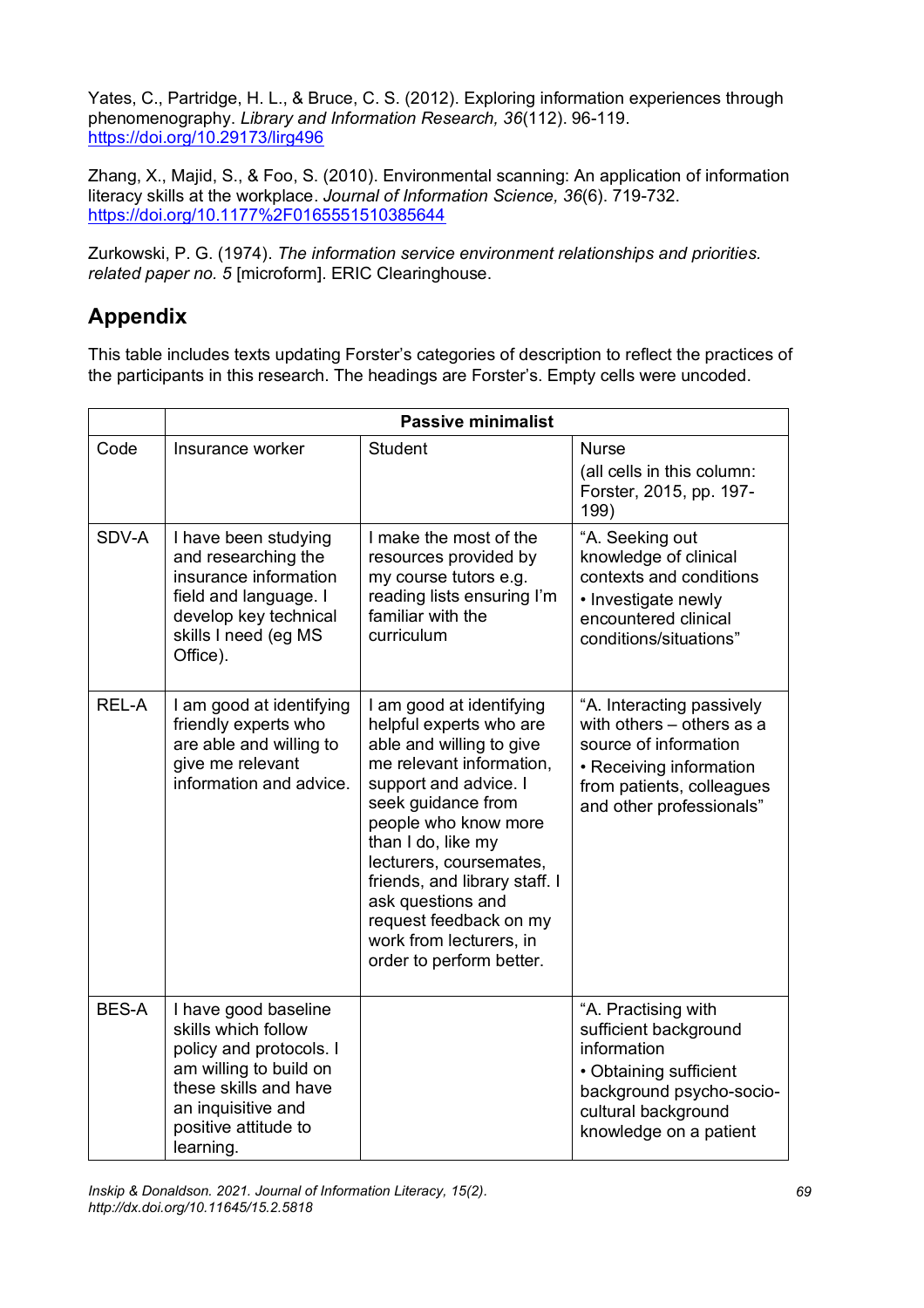|       |                                                                                                                                                                                                                                      |                                                                                                                                                                                                                                                                                             | • Determining the most<br>cost-effective / efficient<br>treatment option"                                                                                                                                                                         |
|-------|--------------------------------------------------------------------------------------------------------------------------------------------------------------------------------------------------------------------------------------|---------------------------------------------------------------------------------------------------------------------------------------------------------------------------------------------------------------------------------------------------------------------------------------------|---------------------------------------------------------------------------------------------------------------------------------------------------------------------------------------------------------------------------------------------------|
| EBP-A | I seek out ways to<br>understand the<br>process of insurance. I<br>follow guidelines,<br>protocols and policy<br>documents.                                                                                                          |                                                                                                                                                                                                                                                                                             | "A. Obtaining instruction<br>in / seeking to understand<br>the process of care<br>• Following guidelines,<br>protocols and policy<br>documents"                                                                                                   |
| SKL-A | I confidently use<br>software to help<br>manage and interpret<br>numerical data<br>efficiently.                                                                                                                                      |                                                                                                                                                                                                                                                                                             | "A. Having the basic<br>background competencies<br>• Negotiating the<br>technology"                                                                                                                                                               |
| PRI-A | I have background<br>technical knowledge of<br>information sources<br>and types needed to<br>research and use data<br>and information - such<br>as professional<br>subscription sources<br>for the sector and<br>internal databases. | I am aware of information<br>sources and types<br>needed to research and<br>use data and information.<br>I know which ones are<br>considered credible -<br>such as the FT, The<br>Economist, JSTOR and<br>special library resources,<br>as well as articles<br>recommended by<br>lecturers. | "A. Having the<br>background technical<br>knowledge of information<br>sources and<br>types, needed to find and<br>use evidence<br>• Having knowledge of<br>information types<br>• Having knowledge of<br>correct / credible<br>sources/databases" |
| CON-A | I usually think about<br>basic financial and<br>insurance data and<br>terminology.                                                                                                                                                   |                                                                                                                                                                                                                                                                                             | "A. Basic facts<br>• Basic clinical and<br>scientific knowledge of a<br>condition"                                                                                                                                                                |
|       |                                                                                                                                                                                                                                      | Knowledgeable goal achiever                                                                                                                                                                                                                                                                 |                                                                                                                                                                                                                                                   |
| SDV-B | I have developed my<br>understanding of<br>insurance principles<br>from learning on-the-<br>job, a professional<br>qualification, and ad<br>hoc support.                                                                             | As well as using<br>resources provided by<br>tutors, I've improved my<br>skills, and learned new<br>ones, by taking extra<br>courses e.g. those<br>provided by the library or<br>online learning platforms.                                                                                 | "B. Being a<br>knowledgeable nurse<br>• Establishing knowledge<br>of, and understanding of,<br>current practice and<br>associate issues"                                                                                                          |
| REL-B | I participate in sharing<br>knowledge internally<br>and externally to<br>provide clear<br>information which<br>benefits the business.                                                                                                | I have discussions and<br>debates with my peers,<br>and sometimes with my<br>lecturers. I share my<br>ideas and knowledge<br>around assignments, and<br>benefit from theirs.                                                                                                                | "B. Interacting actively-a<br>give and take of<br>information<br>• Sharing information"                                                                                                                                                           |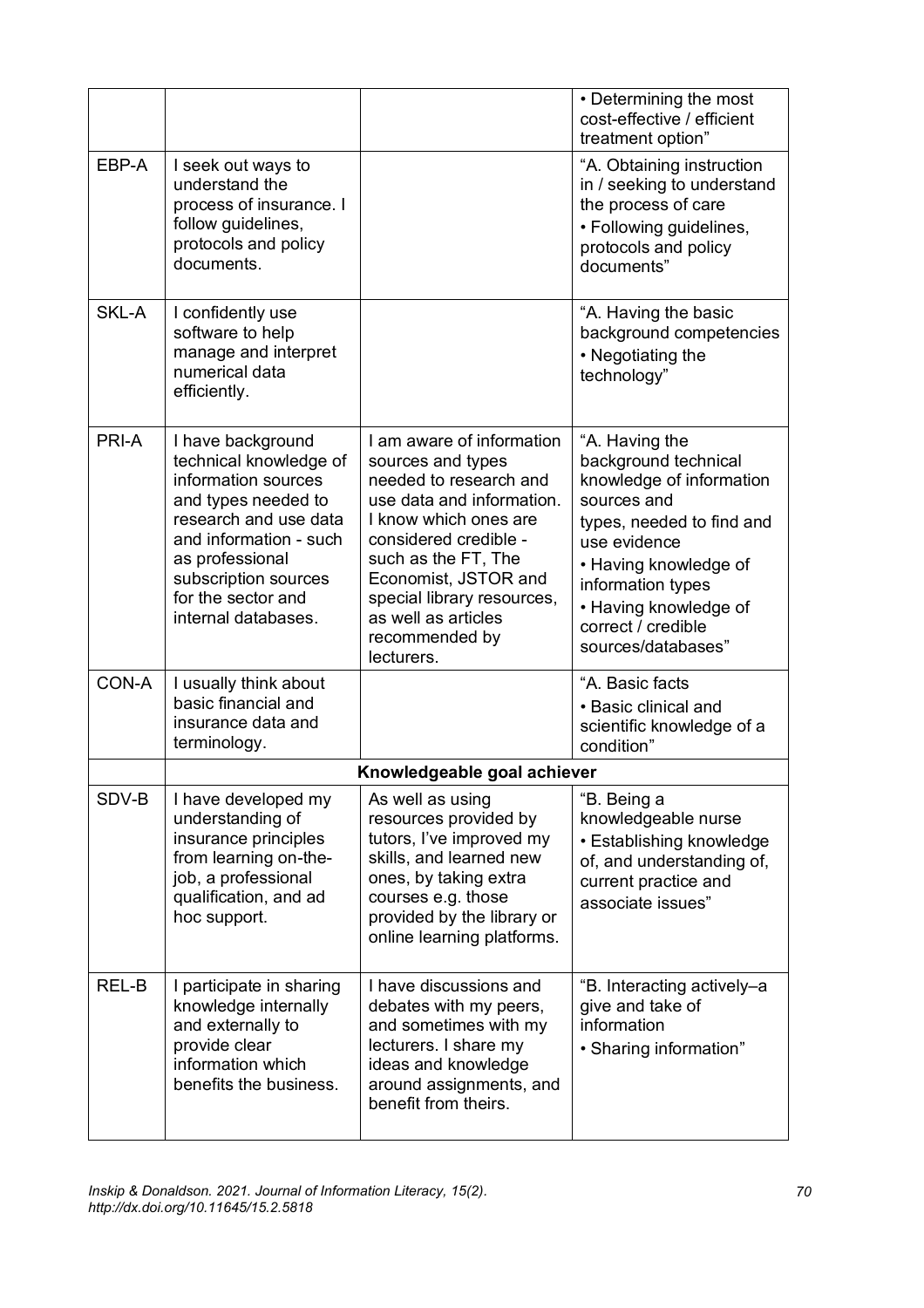| <b>BES-B</b> | I can identify which<br>information is relevant<br>to use as evidence. I<br>can communicate it in<br>a straightforward way<br>which is<br>understandable and<br>balanced, and reflects<br>a plethora of views. |                                                                                                                                                                                                                                        | "B. Helping the team<br>practice with sufficient<br>information to function<br>• Contributing evidence<br>and other information to<br>the Multidisciplinary team"                                                                                                               |  |
|--------------|----------------------------------------------------------------------------------------------------------------------------------------------------------------------------------------------------------------|----------------------------------------------------------------------------------------------------------------------------------------------------------------------------------------------------------------------------------------|---------------------------------------------------------------------------------------------------------------------------------------------------------------------------------------------------------------------------------------------------------------------------------|--|
| EBP-B        | I use up-to-date and<br>relevant evidence to<br>inform business<br>decisions.                                                                                                                                  |                                                                                                                                                                                                                                        | "B. Focusing on relevant<br>evidence<br>• Matching evidence to a<br>very specific clinical<br>context or specific patient<br>• Using evidence to<br>prompt additional, more<br>detailed questions<br>• Keeping up to date with<br>the current evidence<br>relevant to your job" |  |
| SKL-B        | I'm able to find relevant<br>data and information<br>from a range of<br>sources.                                                                                                                               | I know where the library<br>is, and how to use it $-$<br>both the online and<br>offline resources. I don't<br>usually have much of a<br>search plan, but using<br>these resources, I pick up<br>what I need as I go<br>along.          | "B. Achieving<br>'Knowledgeable'<br>functionality<br>• Knowing how to use a<br>library/ Library resource<br>website"                                                                                                                                                            |  |
| PRI-B        | I have the experience<br>to understand the<br>complexities, terms<br>and structures of<br>insurance information<br>and research.                                                                               |                                                                                                                                                                                                                                        | "B. Being knowledgeable<br>in medical information and<br>research<br>• Having an<br>understanding of the<br>complexities, meanings<br>and structures<br>of medical information<br>and research evidence"                                                                        |  |
| CON-B        | I understand useful<br>qualitative and<br>quantitative data<br>including economic<br>and technical data,<br>metadata, trends and<br>data from clients and<br>internal sources.                                 | I understand that there is<br>a lot of data out there,<br>but only some of it will be<br>useful data and relevant<br>data. What my lecturers<br>recommend is usually a<br>good start when<br>considering useful and<br>important data. | "B. Useful Data<br>• Statistical data<br>• Data generated from<br>patients (or via<br>colleagues) and the<br>clinical Situation"                                                                                                                                                |  |
|              | Focussed, competent and evolving professional                                                                                                                                                                  |                                                                                                                                                                                                                                        |                                                                                                                                                                                                                                                                                 |  |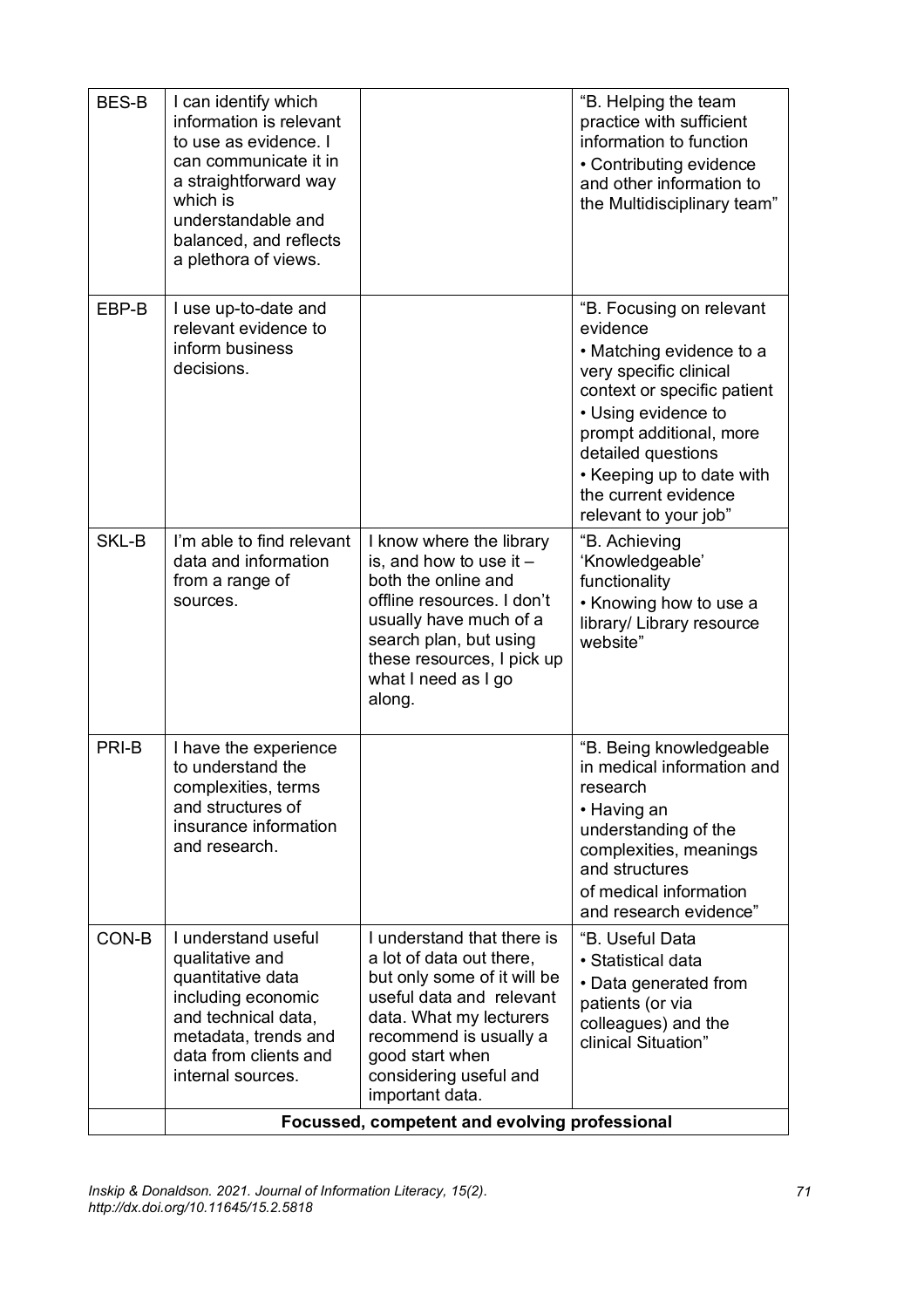| SDV-C        | I have gone beyond<br>the training, and have<br>practised complex<br>processes. I have<br>shared my experiences<br>with others.                                                      |                                                                                                                                                                                                                                                                                                                                                                  | "C. Achieving professional<br>competence<br>• Showing competence in<br>day to day work"                                                                                                                                                      |
|--------------|--------------------------------------------------------------------------------------------------------------------------------------------------------------------------------------|------------------------------------------------------------------------------------------------------------------------------------------------------------------------------------------------------------------------------------------------------------------------------------------------------------------------------------------------------------------|----------------------------------------------------------------------------------------------------------------------------------------------------------------------------------------------------------------------------------------------|
| REL-C        | I interact with other<br>team members to<br>circulate a broad and<br>deep stream of<br>business information<br>through the company.                                                  | I am part of informal or<br>formal peer networks with<br>other students. We<br>interact, collbaorate and<br>exchange ideas,<br>supporting eachother to<br>keep our individual or<br>joint work moving in the<br>right direction. My peers<br>value my input and ask<br>for my help.                                                                              | "C. Developing functional<br>relationships<br>• Functioning as part of<br>the multi-disciplinary<br>team"                                                                                                                                    |
| <b>BES-C</b> | I regularly check my<br>work and the work of<br>others. I can engage in<br>the peer review<br>process within tight<br>deadlines to ensure<br>accuracy and minimise<br>business risk. |                                                                                                                                                                                                                                                                                                                                                                  | "C. Using evidence as a<br>tool for 'improvement'<br>• Attempting to improve<br>individual outcomes<br>• Attempting to 'improve<br>my practice'<br>· Suggesting a change in<br>practice"                                                     |
| EBP-C        | I search for new<br>information, and<br>integrate this with my<br>existing knowledge. I<br>draw commercial<br>conclusions based on<br>my own judgment and<br>the evidence.           |                                                                                                                                                                                                                                                                                                                                                                  | "C. Seeking evidence to<br>integrate into existing<br>knowledge and<br>experience<br>• Contextualizing of<br>evidence by judgement<br>and knowledge / Allowing<br>judgement and knowledge<br>to evolve in light of<br>awareness of evidence" |
| SKL-C        | I enjoy the research<br>process, and I have an<br>eye for detail, which<br>helps me to identify<br>quality information.                                                              | I use a range of libraries<br>and search engines to<br>gather information. I first<br>gather an overview of the<br>subject area and main<br>concepts using<br>appropriate high-level<br>sources, then focus down<br>on the specific details I<br>need e.g in journal<br>articles. I am able to use<br>Google and other search<br>engines and other<br>libraries. | "C. Achieving 'skilled'<br>functionality<br>• Practising time efficient<br>information gathering<br>• Structuring evidence<br>searches effectively"                                                                                          |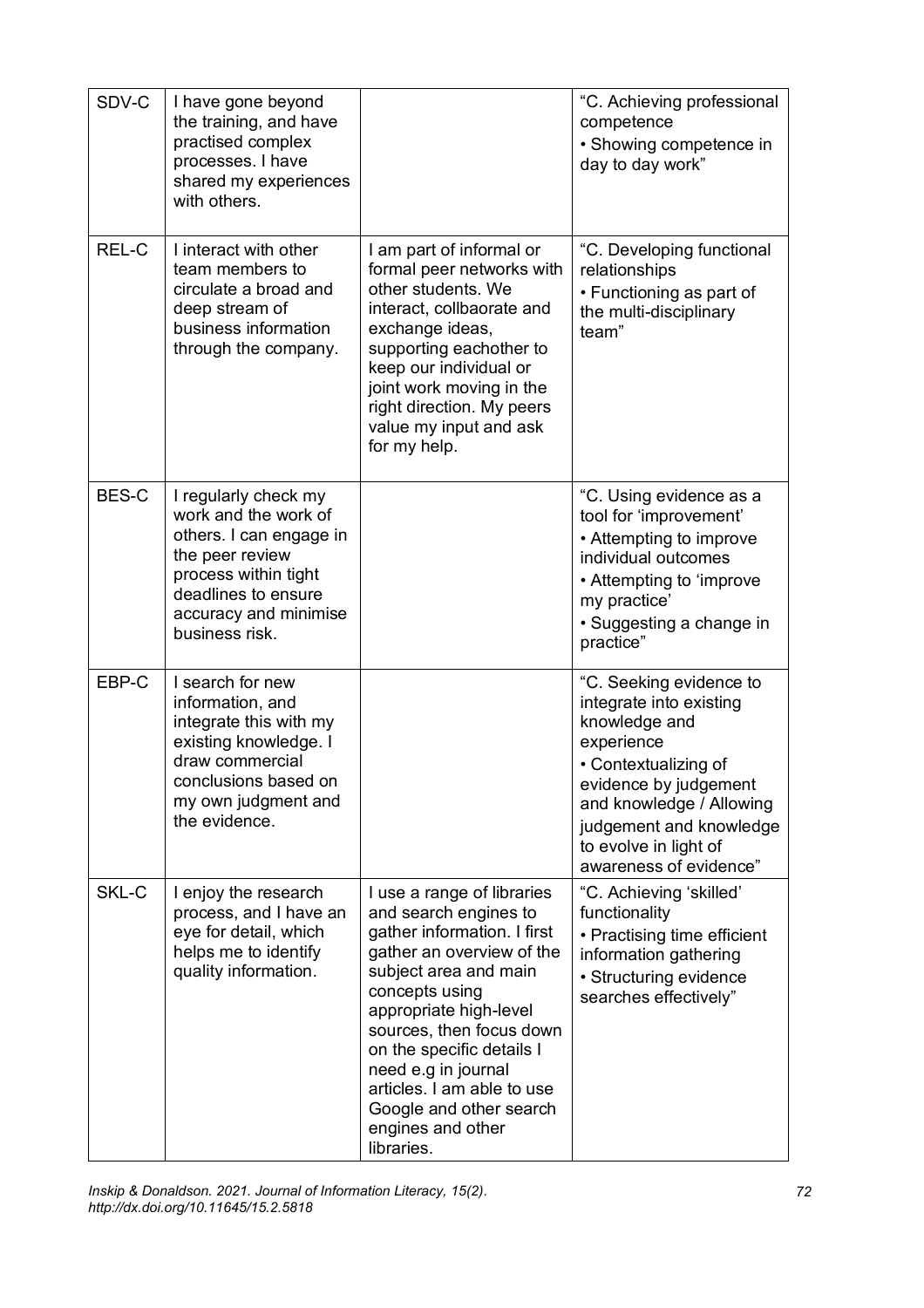| PRI-C        | I'm aware of technical<br>functions within data<br>analysis (eg pivot<br>tables) and understand<br>how to apply these<br>effectively to explore<br>large fields of data.                 | I'm aware of the<br>differences between<br>different information<br>sources, and their<br>structures, and therefore<br>which source to use for<br>which purpose.                                                                                                                                                                | "C. Being knowledgeable<br>of functions within<br>information gathering<br>• Having knowledge of<br>database/information<br>source structure and<br>functions"                                                                |
|--------------|------------------------------------------------------------------------------------------------------------------------------------------------------------------------------------------|---------------------------------------------------------------------------------------------------------------------------------------------------------------------------------------------------------------------------------------------------------------------------------------------------------------------------------|-------------------------------------------------------------------------------------------------------------------------------------------------------------------------------------------------------------------------------|
| CON-C        | I appreciate the<br>importance of agreed<br>definitions of<br>terminology.                                                                                                               | I often use and think<br>about all the information<br>that is widely available to<br>me, online and though<br>my university, as a<br>means of improving my<br>skills and performance.                                                                                                                                           | "C. Guides to achieve<br>competence<br>• Clinical guidelines,<br>protocols and care<br>bundles"                                                                                                                               |
|              | Confident and trusted promoter of justifiable change                                                                                                                                     |                                                                                                                                                                                                                                                                                                                                 |                                                                                                                                                                                                                               |
| SDV-D        | My level of<br>competence has been<br>recognised formally<br>through appraisals and<br>informally through day-<br>to-day transactions.                                                   |                                                                                                                                                                                                                                                                                                                                 | "D. Achieving professional<br>confidence<br>• Feeling confident in<br>one's role<br>• Progressing<br>professionally. Becoming<br>a Lifelong learner"                                                                          |
| REL-D        | I reliably provide<br>competitive service<br>and prompt and<br>accurate information to<br>clients and colleagues.<br>I present it in a focused<br>way so it can be easily<br>understood. | I participate in<br>collaborative groups, and<br>I make an effort to ensure<br>my peers trust me to<br>perform my role. I have<br>my own opinions, and my<br>peers and lecturers allow<br>these to influence the<br>direction of my work and<br>the work of others. Using<br>technology to present<br>collaborative group view. | "D. Developing the trust of<br>patients, families and<br>colleagues<br>• Creating trust in you in<br>others<br>• Being seen to be<br>accountable for actions<br>• Achieving autonomy and<br>status within the team"           |
| <b>BES-D</b> | I'm involved in<br>ensuring high quality of<br>information which is<br>audited and follows<br>internal, industry and<br>regulator guidance.                                              |                                                                                                                                                                                                                                                                                                                                 | "D. Developing strategies<br>of justifiable change<br>• Developing up-to-date-<br>practice<br>• Developing practice that<br>is recognised as<br>objectively proven /<br>justifiable<br>• Developing rationales for<br>change" |
| EBP-D        | I understand the<br>importance of<br>comprehensive,<br>accurate and relevant                                                                                                             |                                                                                                                                                                                                                                                                                                                                 | "D. Experiencing evidence<br>as a concept                                                                                                                                                                                     |

*Inskip & Donaldson. 2021. Journal of Information Literacy, 15(2). http://dx.doi.org/10.11645/15.2.5818*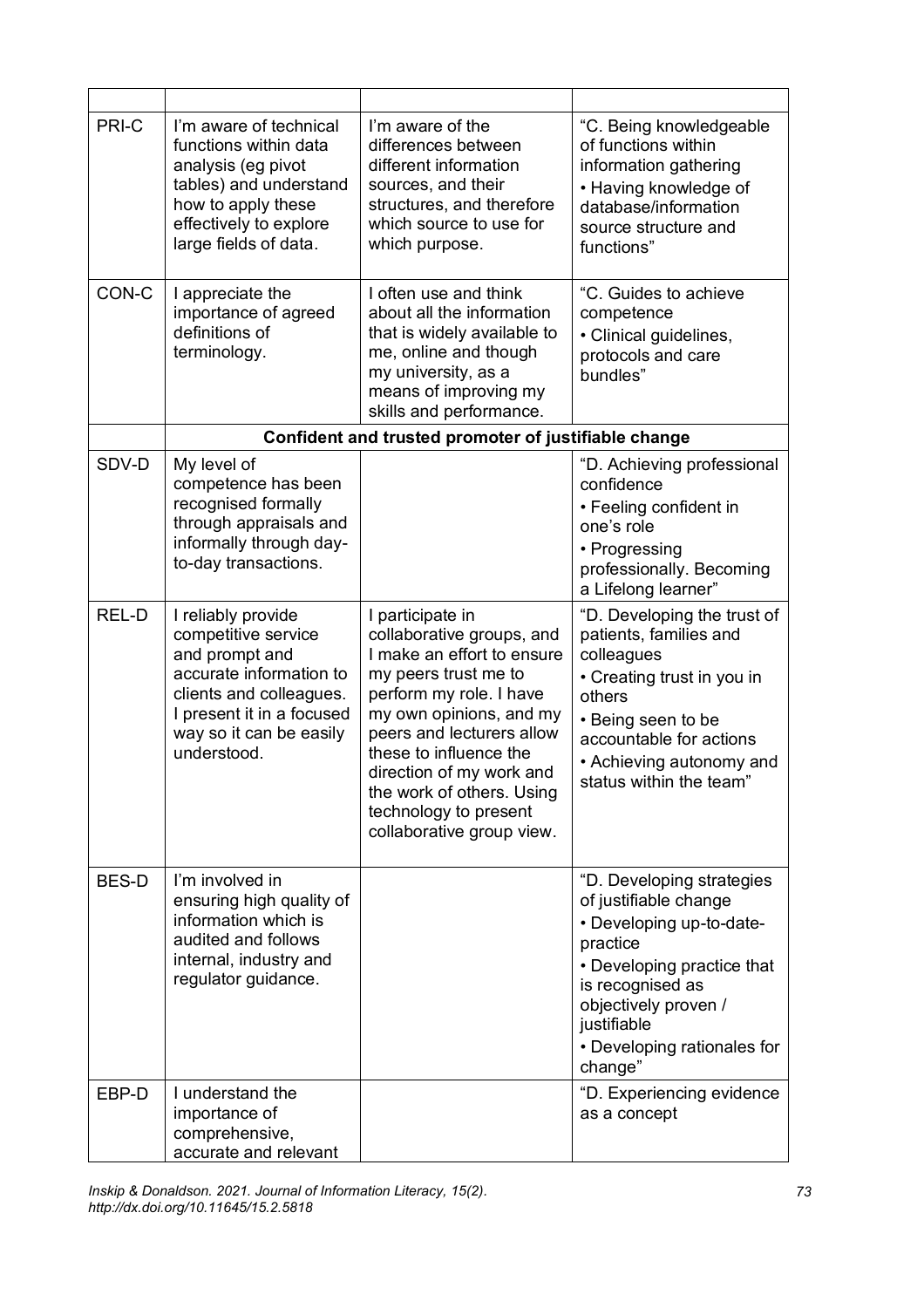|       | evidence. I have the<br>ability to evaluate this<br>to minimise financial<br>risk.                                       |                                                                                                                                                                                                                                                                                                                                                     | • Allowing ascientific basis<br>for practice<br>• Allowing an objective,<br>evidentiary underpinning<br>for practice"                                                                                                                          |
|-------|--------------------------------------------------------------------------------------------------------------------------|-----------------------------------------------------------------------------------------------------------------------------------------------------------------------------------------------------------------------------------------------------------------------------------------------------------------------------------------------------|------------------------------------------------------------------------------------------------------------------------------------------------------------------------------------------------------------------------------------------------|
| SKL-D | I search varied sources<br>to identify<br>comprehensive<br>information and data<br>which presents a<br>balanced picture. | I have a clear plan for my<br>search that utilises a<br>range of high-level and<br>very specific sources e.g.<br>textbooks to journal<br>articles. I am confident<br>that I know when I have<br>found all relevant<br>information, and my<br>search is finished. I use<br>Google Scholar and a<br>variety of textbooks and<br>(sometimes) journals. | "D. Operating coherently<br>in processes of evidence<br>and other information<br>gathering<br>• Finding all or sufficient<br>evidence"                                                                                                         |
| PRI-D | I have knowledge of<br>how to use keyword<br>searching effectively                                                       |                                                                                                                                                                                                                                                                                                                                                     | "D. Being knowledgeable<br>of search syntax<br>• Having knowledge of<br>MeSH, subject headings,<br>textwords and how they<br>can be used"                                                                                                      |
| CON-D | I appreciate that data<br>and information have a<br>context, which can help<br>investigate deeper.                       | I appreciate that data and<br>information have a<br>context, and<br>understanding that<br>context through wider<br>reading helps explain the<br>meaning behind data.                                                                                                                                                                                | "D. As a means of<br>achieving a wider and<br>deeper understanding of a<br>clinical<br>phenomenon<br>• A means of<br>understanding a newly<br>encountered clinical<br>problem or<br>phenomenon<br>• A means to enable<br>deeper investigation" |
|       | Teacher and promoter of an evidence-based culture                                                                        |                                                                                                                                                                                                                                                                                                                                                     |                                                                                                                                                                                                                                                |
| SDV-E | I have a deeper<br>understanding of<br>insurance information<br>through higher level<br>skills and experience.           |                                                                                                                                                                                                                                                                                                                                                     | "E. Achieving functional<br>autonomy<br>· Becoming an adaptable,<br>flexible and responsive<br>professional<br>• Becoming able to<br>function non-dependently<br>within the team"                                                              |
| REL-E | I often act as a mentor<br>or teacher for junior<br>colleagues and other<br>members of the team.                         |                                                                                                                                                                                                                                                                                                                                                     | "E. Developing a teaching<br>role                                                                                                                                                                                                              |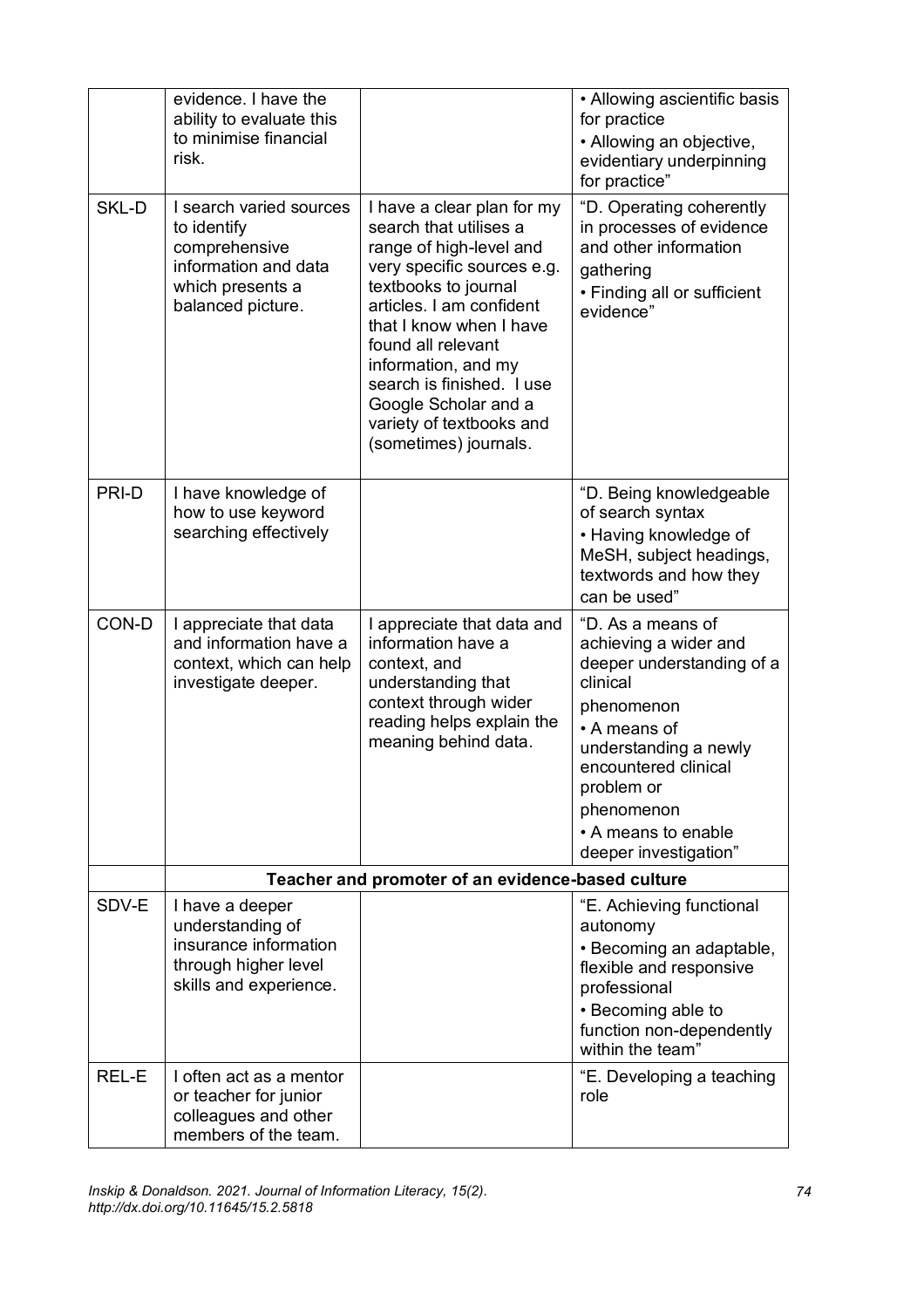|              |                                                                                                                                                                                     |                                                                                                                                                                                                                          | • Functioning as a teacher<br>for junior colleagues and<br>other members of<br>the team"                                                                                                                                                                                                                                                          |
|--------------|-------------------------------------------------------------------------------------------------------------------------------------------------------------------------------------|--------------------------------------------------------------------------------------------------------------------------------------------------------------------------------------------------------------------------|---------------------------------------------------------------------------------------------------------------------------------------------------------------------------------------------------------------------------------------------------------------------------------------------------------------------------------------------------|
| <b>BES-E</b> | I am aware of the role<br>data and information<br>play in predicting<br>financial risk and<br>making business<br>decisions.                                                         |                                                                                                                                                                                                                          | "E. Developing an<br>information rich culture<br>• Developing a culture of<br>change within the ward<br>• Developing a culture of<br>accountability to patients<br>• Developing an evidence-<br>based ward culture"                                                                                                                               |
| EBP-E        | I use internal data and<br>information as an audit<br>tool to develop insights<br>and comparisons<br>leading to<br>developments in policy<br>and protocols.                         |                                                                                                                                                                                                                          | "E. Experiencing evidence<br>as a tool within policy<br>• Auditing practice<br>• Developing of protocols<br>and guidelines"                                                                                                                                                                                                                       |
| SKL-E        | I scan purposefully and<br>pick relevant data and<br>information from<br>authoritative sources. I<br>can accurately and<br>concisely analyse and<br>summarise it for<br>colleagues. | My clear search strategy<br>identifies all relevant<br>information, which I am<br>able to categorise,<br>prioritise, and critique, so<br>I use only the most<br>appropriate information<br>and techniques in my<br>work. | "E. Operating purposefully<br>in processes of evidence<br>and other information<br>gathering<br>• Critiquing relevant<br>evidence effectively<br>• Gathering and applying<br>key information within the<br>ward environment<br>• Gathering evidence<br>effectively for a team, or<br>group project: guideline<br>development or policy<br>change" |
| PRI-E        | I understand how to<br>structure searches<br>when I need to gather<br>information.                                                                                                  | I am aware of ways to<br>structure a search by<br>breaking down piece of<br>work into specific<br>problems.                                                                                                              | "E. Being knowledgeable<br>of search strategy<br>• Having knowledge of the<br>structuring of searches"                                                                                                                                                                                                                                            |
| CON-E        | I think about the<br>importance of<br>information in terms of<br>the contribution it can<br>make to problem-<br>solving and as a<br>rationale for business<br>development.          | I see data as a means to<br>back up arguments and<br>produce useful new<br>points that can have real<br>effects. Searching for<br>extra details and doing<br>my own analysis can help<br>make a difference.              | "E. As a basis for practice<br>• Evidence to inform<br>practice<br>• A means of developing<br>relationships"                                                                                                                                                                                                                                      |
|              | Leader, philosopher and strategist                                                                                                                                                  |                                                                                                                                                                                                                          |                                                                                                                                                                                                                                                                                                                                                   |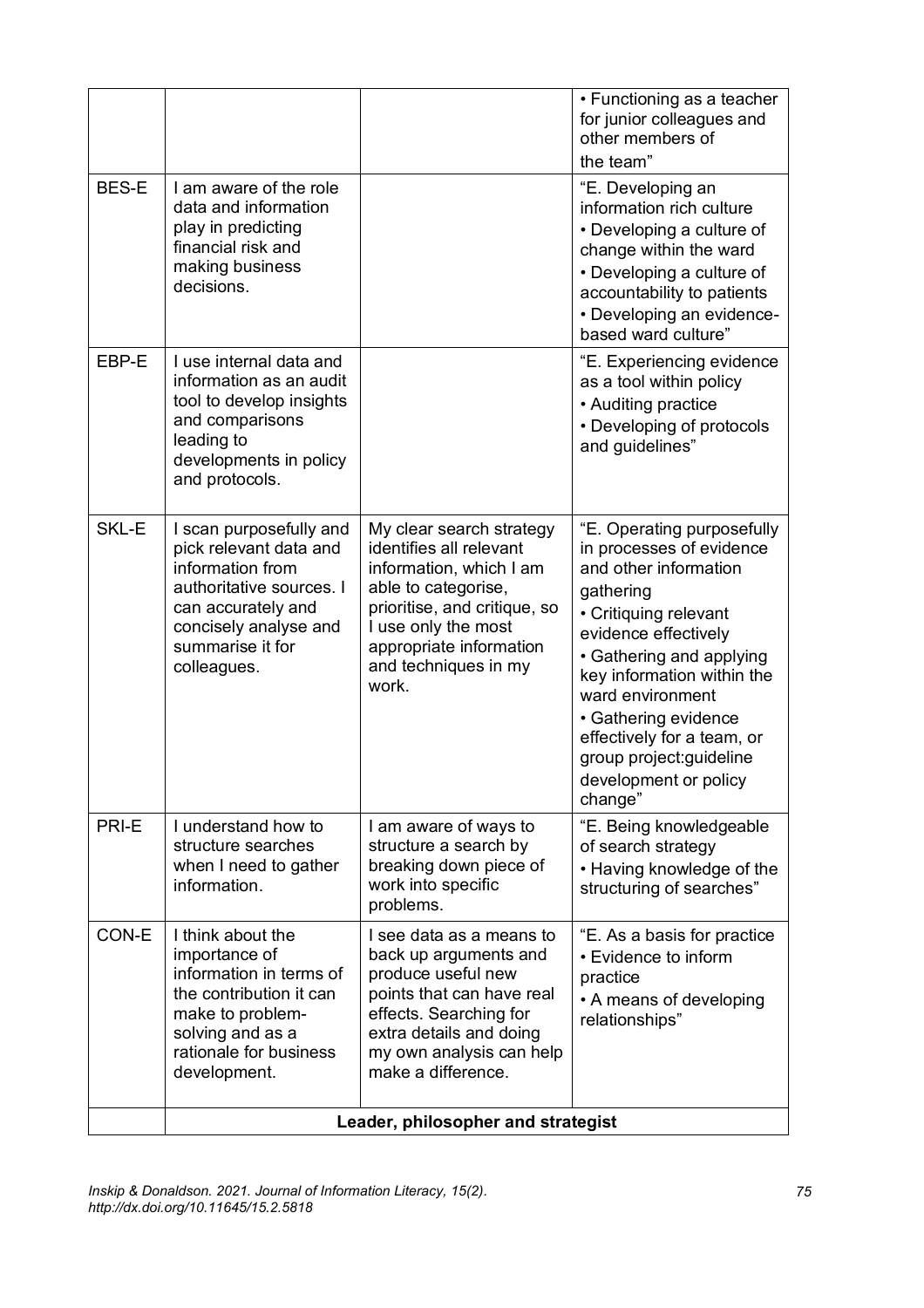| SDV-F        | I am equipped to<br>critically reflect on<br>insurance information<br>that is passed to me. I<br>use this to form<br>arguments and<br>develop wider business<br>strategy.                                           |                                                                                                                                                                                                                                                                                               | "F. Having the ability to<br>think strategically and<br>philosophically<br>• Becoming innovative in<br>practice<br>• Developing a wider<br>professional horizon"                                                              |
|--------------|---------------------------------------------------------------------------------------------------------------------------------------------------------------------------------------------------------------------|-----------------------------------------------------------------------------------------------------------------------------------------------------------------------------------------------------------------------------------------------------------------------------------------------|-------------------------------------------------------------------------------------------------------------------------------------------------------------------------------------------------------------------------------|
| <b>REL-F</b> | I ensure processes are<br>in place to allow the<br>sharing of information<br>and ideas with me and<br>others.                                                                                                       |                                                                                                                                                                                                                                                                                               | "F. Developing a<br>leadership role<br>• Becoming a patient<br>advocate<br>• Fulfilling a leadership<br>role within the team"                                                                                                 |
| <b>BES-F</b> | I understand how best<br>practice impacts the<br>business. I recognise<br>the vital role accurate<br>information and data<br>play in profitable<br>operations, company<br>performance and<br>competitive advantage. |                                                                                                                                                                                                                                                                                               | "F. Developing an<br>information supported<br>ethical focus to care<br>• Exploring the<br>parameters of<br>compassionate care<br>• Facilitating patient safety<br>• Achieving optimum and<br>so ethically defensible<br>care" |
| EBP-F        | I creatively explore<br>ideas. I draw from<br>experience and reliable<br>information to present<br>a story which<br>contributes to the<br>organisation's<br>reputation.                                             |                                                                                                                                                                                                                                                                                               | "F. Experiencing evidence<br>as contributing to an<br>practice ideal<br>• Allowing experience and<br>evidence to create an<br>integrated mutually<br>informing basis for<br>practice"                                         |
| SKL-F        | I understand the<br>strategic and decision-<br>making purpose of the<br>data and information<br>being gathered and the<br>contribution it will make<br>to the business.                                             | I have a clear<br>understanding of my<br>overall goal. My search<br>strategy, and everything I<br>do during my search,<br>works towards that goal.<br>The information I gather<br>and use serves a<br>purpose. I use it to inform<br>and back up my own<br>arguments, analysis, and<br>ideas. | "F. Operating 'organically'<br>in processes of evidence<br>and other information<br>gathering<br>• Having 'clarity of<br>purpose and action' when<br>gathering evidence"                                                      |
| PRI-F        | I appreciate the<br>ultimate purpose for<br>the business in<br>information gathering. I<br>fully understand the                                                                                                     | I understand that<br>information gathering has<br>an objective, and I'm<br>aware of techniques that<br>help pull arguments                                                                                                                                                                    | "F. Having a grasp of<br>'purpose' in Information<br>gathering                                                                                                                                                                |